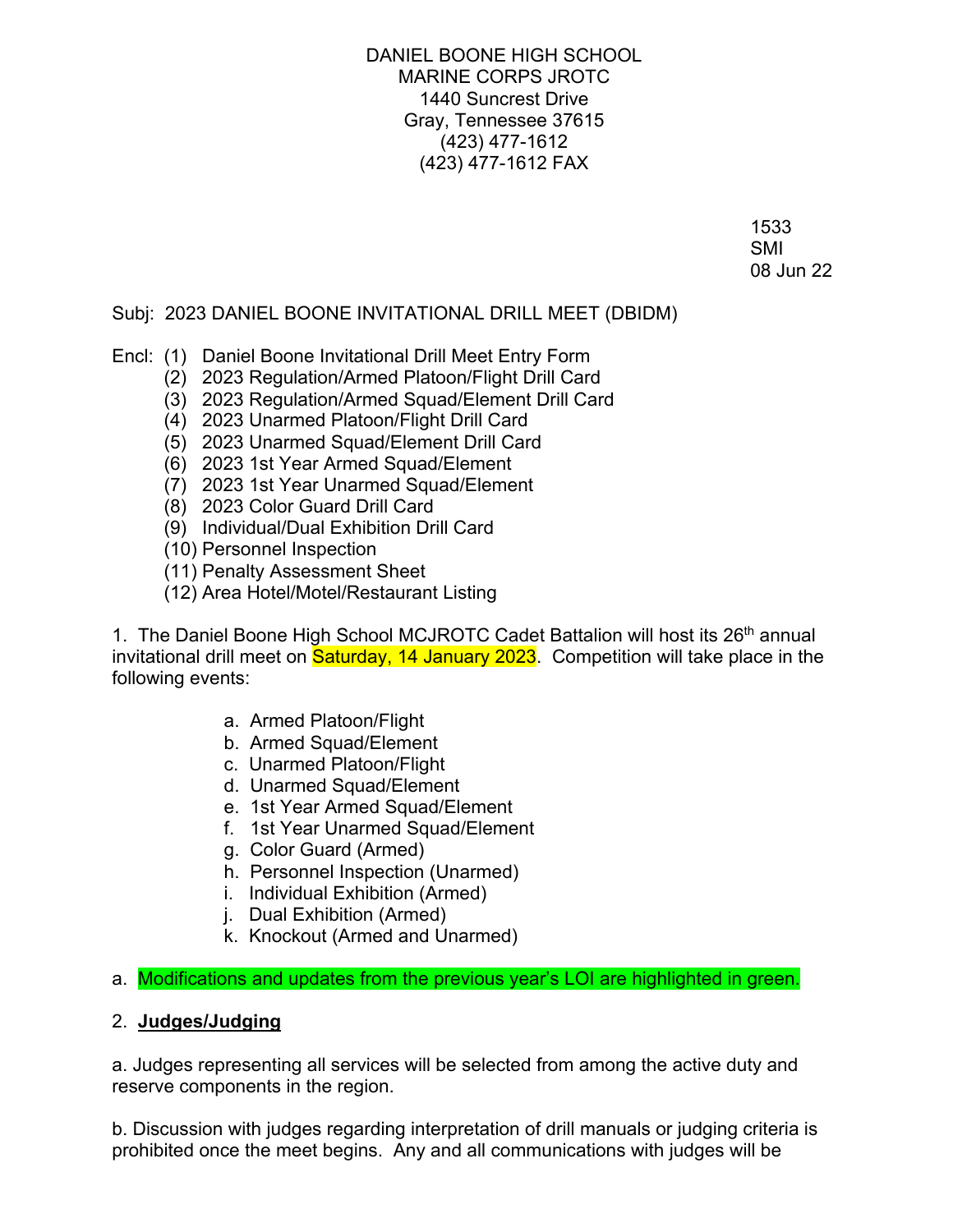through the meet headquarters. Failure to abide by this rule may result in a school's disqualification from the meet.

c. Once assigned to an event, judges will remain there for its duration to ensure continuity of grading and to avoid disparity in interpretation and scoring procedures.

d. FM 3-21.5, MCO P5060.20 (5 Jun 2019 Edition), and AFMAN 36-2203 will be the drill manuals of record for the drill meet. **JROTC teams are required to be in compliance with their respective service manuals.** 

e. Mixing manuals is prohibited and will result in zero (0) points for each movement executed as such (EXAMPLE: an NJROTC unit executes 'Open Ranks, March' using FM 3-21.5. Result: loss of all points for that command.)

3. **Fees**. **Entry forms and registration fees are due payable to Daniel Boone High School MCJROTC by Friday, 16 December 2022.** In the event the meet must be canceled due to inclement weather, DBHS MCJROTC will refund all but the entry fee.

4. **Reporting Aboard**. Schools should plan to arrive by 0700 on the day of the meet. DBHS cadet escorts will guide teams to a classroom that will serve as their staging area throughout the meet. They will be available to act as messengers and guides. The escort may not be used as a gear guard**.**

5. **Commander's Call**. **Commander's Call will begin promptly at 0715 in the upper level of the main gym**. Instructors are requested to bring only cadet leaders to this briefing. **The first event (Personnel Inspection) is scheduled to begin at 0800.**

# 6. **Uniforms/Weapons**

a. The designated competition uniform will be the Service Dress or Seasonal Service uniform. Competitors will not wear camouflage utilities/ACUs/BDUs.

b. Drill weapons will be regulation, demilitarized service or facsimile rifles (1903A3, M-1, M-14, or the Daisy Drill rifle) weighing a minimum of 8½ pounds. **Lightweight facsimile weapons will not be used in any event**. The security of weapons is the responsibility of the respective instructor staff and participating cadets.

7. **Team Composition**. Unit sizes are established as follows:

|                                                           | Minimum | Maximum                | Note                                             |
|-----------------------------------------------------------|---------|------------------------|--------------------------------------------------|
| Squad / Element<br>Platoon / Flight<br><b>Color Guard</b> | 13<br>⊿ | 11<br>None<br><b>6</b> | Includes Commander<br>Includes Commander<br>None |

# 8. **Regulation Armed/Unarmed/Color Guard Drill**

a. All movements must be completed on the respective drill card, enclosures (2) through (7), in the order listed, regardless of a team's service affiliation. However, the commands used to achieve these movements vary from service to service. **Commanders must commit all drill sequences to memory.**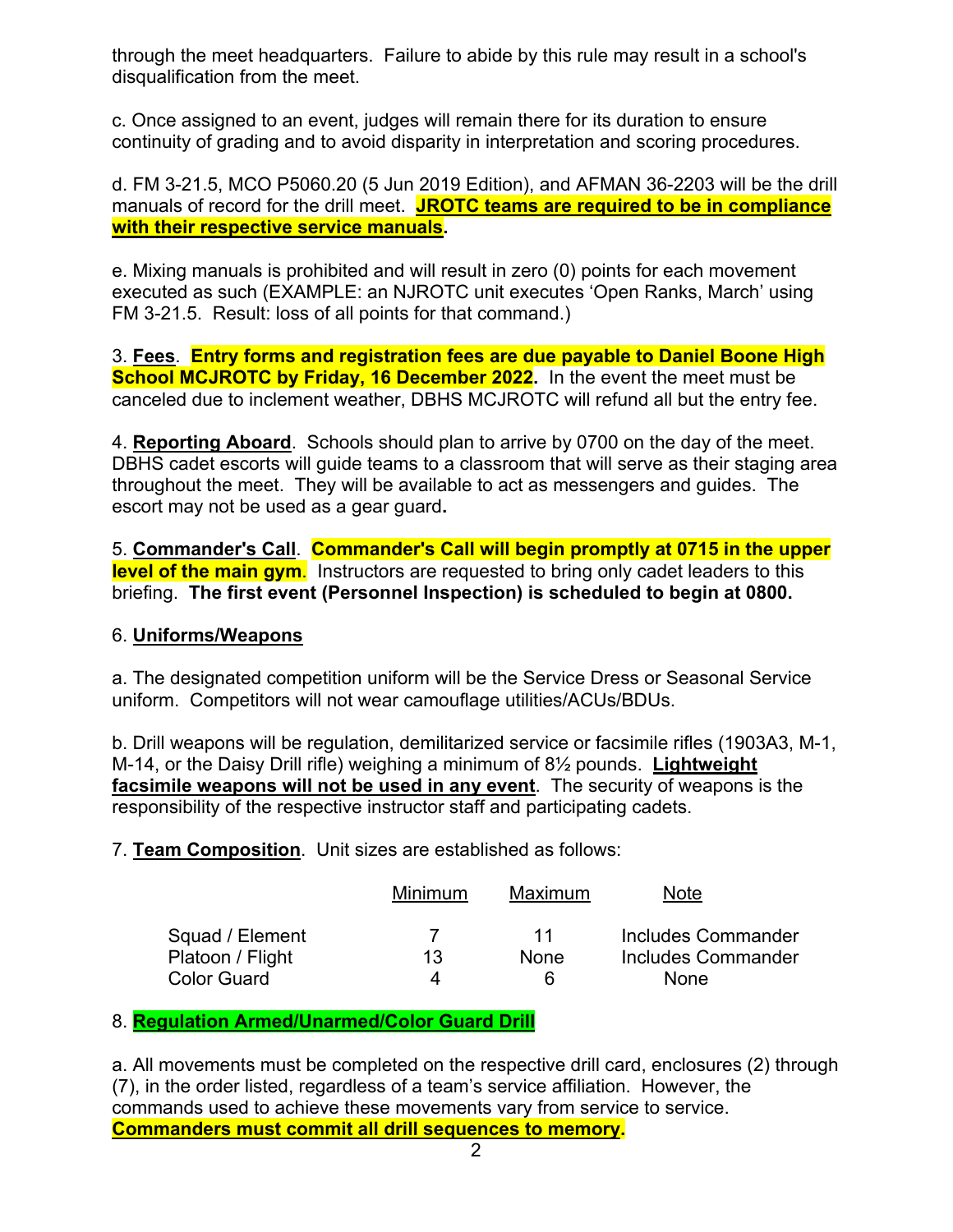b. During the stationary portion of the drill card, commanders must wait for a verbal "UP" signal from the head judge before proceeding to the next command. Once a unit begins the marching phase of the drill card, the commander is free to give commands at his/her discretion. **Judges will closely monitor cadence and regulation steps**.

c. Team composition is directed in paragraph 7 of this SOP.

d. The commander will be evaluated on his/her voice projection, confidence, poise, and ability to lead the unit on the drill deck. The team will be evaluated on its marching precision, cadence, and manual of arms.

e. Marching units will be evaluated on crispness and proper execution of armed and unarmed drill. **Stylized manual of arms and/or unconventional movements that do not comply with service specific drill manuals will be penalized**.

f. d. In armed drill, all members of the unit must be armed and the **commander must** carry a rifle, saber, or sword.

g. The **1st year armed/unarmed squads must be comprised entirely of cadets who are 1st year members of the drill team**, **with the exception of the commander who may be an experienced member of the unit**. (Amplification: Members of the 1st year units may be upperclassmen as long as they are in their 1st year on the drill team.)

h. The color guard must consist of between 4 and 6 members. Two cadets will bear arms; the remaining members will serve as color bearers. The commander must be the National Color bearer.

 1. **Each color guard will be required to comply with its uniformed service regulations regarding staff length and type, pikes, flag size, regulation harnesses, and flag type** (i.e., fringed flags, light/short poles or flags). Failure to comply will result in a point deduction for improper equipment. Enclosure (8) refers.

2 If a school enters more than one color quard, the second unit must be comprised of completely different personnel than the first. Any unit found violating this rule will have both teams disqualified.

9. **Individual/Dual Exhibition**. Competitors' routines must be between 2 and 4 minutes in length. Time starts once a unit enters the drill deck and ceases upon reporting out.

a. Competitors in individual/dual exhibition will have no limitations or requirements placed on them regarding variety of movements, manual of arms and degree of difficulty except as noted below. Grading criteria are established in enclosure (10). Participants will report for their respective event(s) at their own discretion. There will be two sessions for this event, 0900-1200 and 1300-1600.

1. Restrictions/Amplification:

(a) There is a universal ban on the use of bayonets;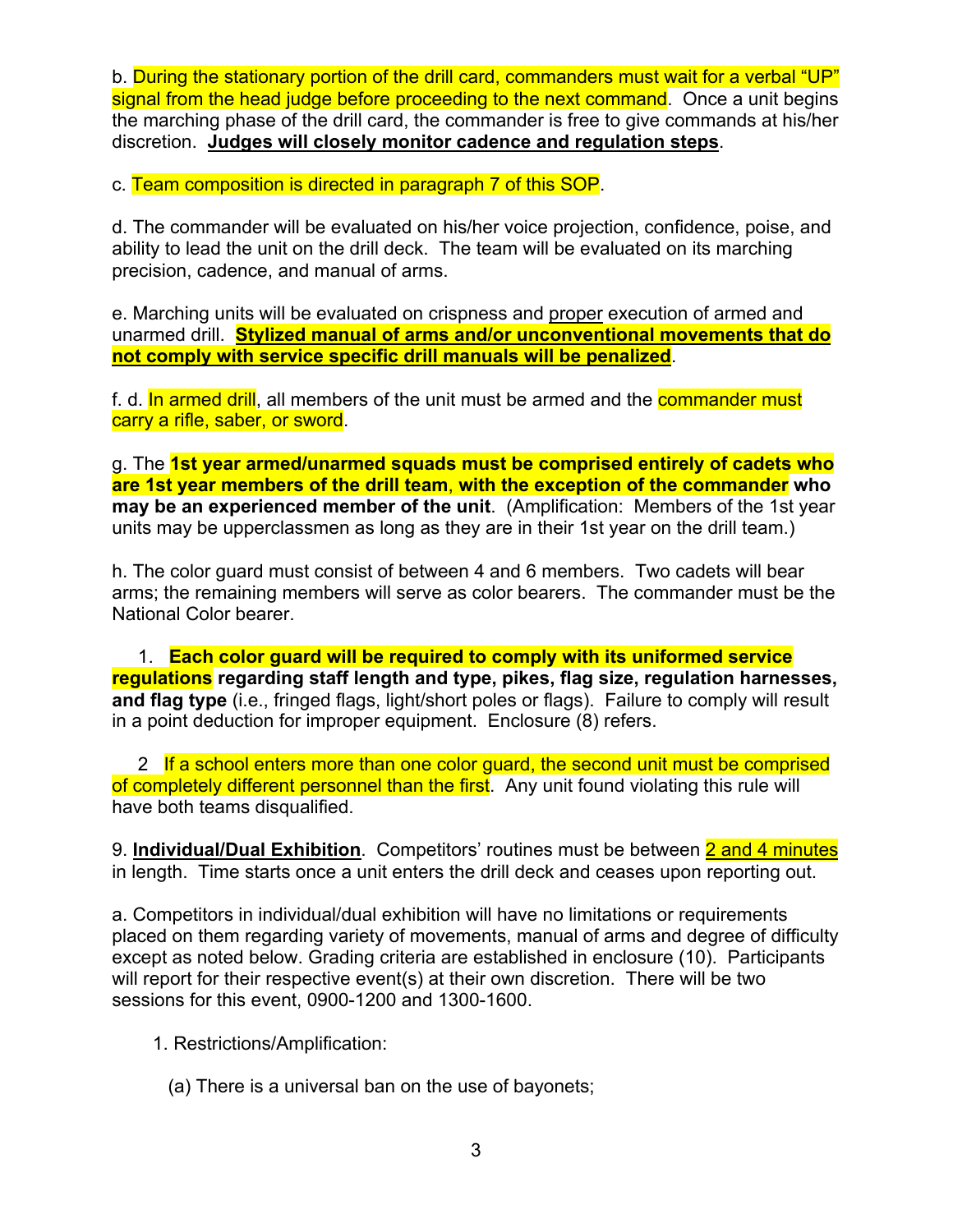(b) The use of blindfolds or any device/method that impair a competitor's vision is prohibited. Judges may stop and disqualify a competitor who attempts to violate the prohibition or creates any hazard to him/herself or spectators;

(c) A competitor in individual exhibition may not receive a rifle from or toss a rifle to another individual, whether inside the boundary or not. Doing so makes the routine a dual exhibition and disqualifies the cadet from individual competition.

# 10**. Personnel Inspection. The inspection process is different from most other competitions. Read Enclosure (11) closely.**

11. **Knockout**. Knockout will be judged in accordance with each service's drill manual. **There will be both unarmed and armed knockout events**. Commands will consist of manual of arms, facing movements, and other stationary drill commands. "Trick" commands will not be given. Judges will advise each competitor as to the reason he/she is being "tapped out". Cadets must leave the drill deck once dismissed.

12**. Penalty Assessment**. Penalties and point deductions will be assessed in accordance with enclosure (11).

a. Amplification:

 1. Covers, belts, rifle parts and uniform items that drop to the drill deck due to improper manual of arms or lack of care/maintenance will be cause for point deductions for each occurrence. Ribbons/badges which drop due to the proper execution of the manual of arms will not be cause for point deductions.

 2. In a meet of this caliber, units are expected to maintain proper cadence without verbal assistance. **Commanders who call cadence will receive a substantial point deduction**.

| Event(s)                 | <b>Dimensions</b> | Surface Area |
|--------------------------|-------------------|--------------|
| Armed events             | 85' X 75'         | hard wood    |
| Unarmed events           | 85' X 72'         | concrete     |
| 1st year events          | 85' X 60'         | hard wood    |
| <b>Exhibition events</b> | 30' X 30'         | tile         |
| Individual Armed         | 06' X 60'         | tile         |
| Color Guard              | 80' X 47'         | hard wood    |
| Inspection               | N/A               | hard wood    |
| Knockout                 | N/A               | hard wood    |

Taps, cleats or other metallic/plastic devices on shoes/boots will be prohibited on all drill decks. Rubber butt pads or taped butt plates will be required on all weapons. Units will not be allowed to practice on the actual drill decks.

14. **Food/Concessions**. A concession stand serving hot food, drinks, and snacks will be open during the meet. **No food/drink will be consumed in the classrooms.**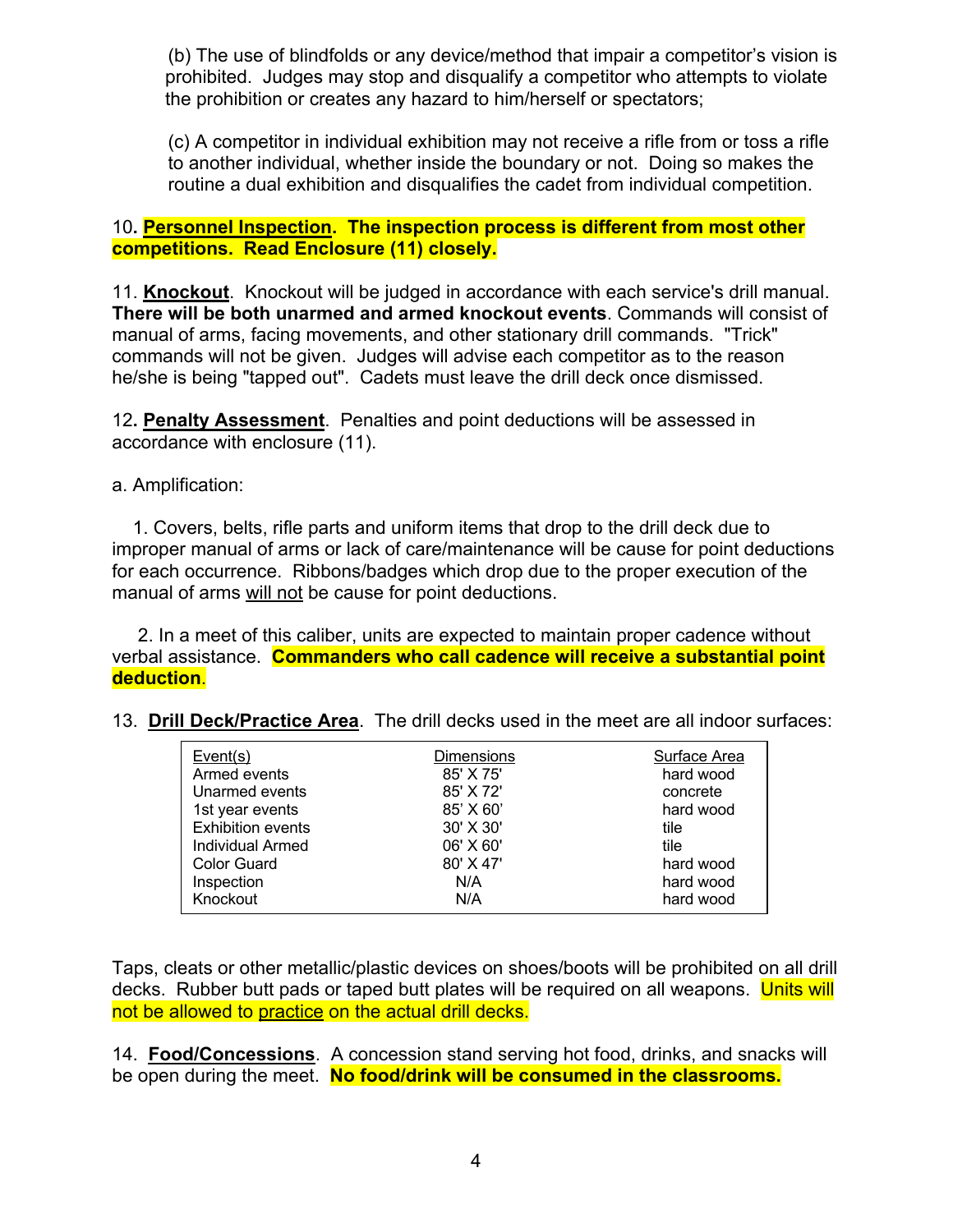# 15. **Awards**

a. Awards will be presented at the conclusion of the competition. Team trophies will be presented to the top three finishers in each event. Overall trophies will be awarded to the top three units in each division. Additionally, awards will be made to the top ten finishers in Knockout and the top five competitors/teams in each Exhibition event.

b. Team standings will be determined by conversion of scores into a weighted point system. The purpose is to ensure those events requiring the greatest numbers/highest level of precision weigh heaviest in the determination of overall standing.

# **JUDGES SCORES - PENALTIES = % SCORE X WEIGHTED MULTIPLIER = POINTS AWARDED POSSIBLE SCORE** WEIGHT MULTIPLIER

|                                                                  | <b>WEIGHT MULTIPLIER</b> |
|------------------------------------------------------------------|--------------------------|
| Regulation Armed Platoon/Flight                                  | 100                      |
| Regulation Armed Squad/Element & Unarmed Platoon/Flight          | 80                       |
| Color Guard & Personnel Inspection                               | 60                       |
| Unarmed Squad/Element & 1 <sup>st</sup> Year Armed Squad/Element | 50                       |
| 1 <sup>st</sup> Year Unarmed Squad/Element                       | 40                       |

c. Awards presentations will be made in two categories: Victors Division (Large Team) and the Elite Division (Small Team). The Elite Division is established for those schools with insufficient manpower to field platoons/flights. The following graphic indicates in which competitive events a team must compete in order to be eligible for the overall championship of each Division (Optional Events are not considered for the Overall Championship in the Elite division). Knockout and exhibition events are not included in the overall championship calculations in either division:

| <b>EVENT</b>                           | <b>VICTORS DIVISION</b> | <b>ELITE DIVISION</b> |
|----------------------------------------|-------------------------|-----------------------|
|                                        |                         |                       |
| <b>REGULATION/ARMED PLATOON/FLIGHT</b> | <b>MANDATORY</b>        |                       |
| <b>UNARMED PLATOON/FLIGHT</b>          | <b>MANDATORY</b>        |                       |
| <b>1ST YEAR ARMED SQUAD/ELEMENT</b>    | <b>MANDATORY</b>        | <b>OPTIONAL</b>       |
| <b>1ST YEAR UNARMED SQUAD/ELEMENT</b>  | <b>MANDATORY</b>        | <b>OPTIONAL</b>       |
| <b>REGULATION/ARMED SQUAD/ELEMENT</b>  | <b>MANDATORY</b>        | <b>MANDATORY</b>      |
| <b>UNARMED SQUAD/ELEMENT</b>           | <b>MANDATORY</b>        | <b>MANDATORY</b>      |
| <b>COLOR GUARD</b>                     | <b>MANDATORY</b>        | <b>MANDATORY</b>      |
| <b>INSPECTION</b>                      | <b>MANDATORY</b>        | <b>MANDATORY</b>      |
|                                        |                         |                       |

d. When a school has two color guards, only the highest placing entrant will be trophy eligible and have its score counted toward the overall championship. The other entrant, regardless of its standing, will **not** be trophy eligible In Exhibition events; more than one competitor/team from a single school may be eligible for and receive a medal.

16. Questions concerning the competition may be directed to Major Sessis or MGySgt Daniels at **(423) 477-1612 or by Email to danielboonemarines@gmail.com .** 

> S. M. SESSIS Major, USMC (Ret)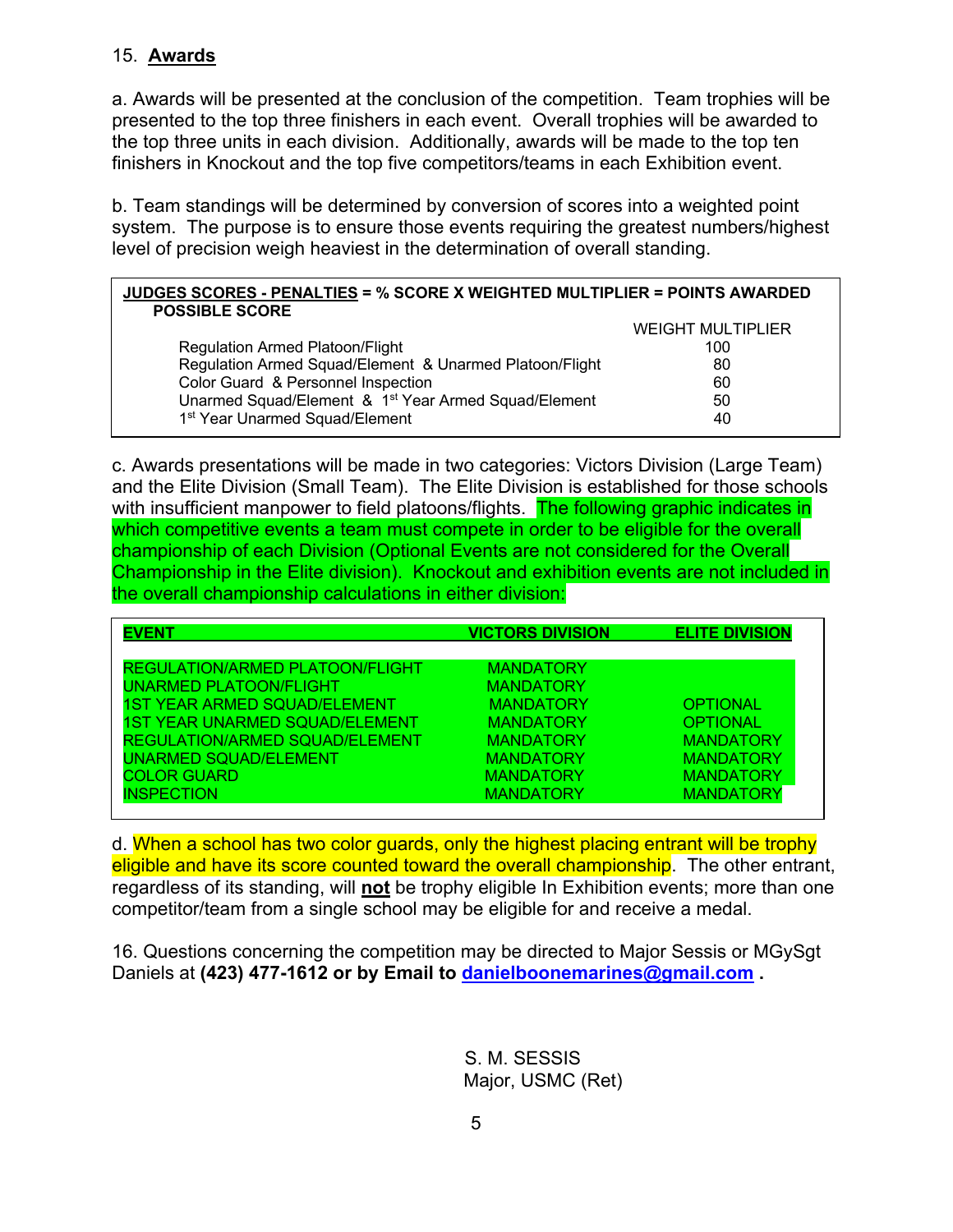# **26th ANNUAL DANIEL BOONE HIGH SCHOOL INVITATIONAL DRILL MEET GRAY, TENNESSEE SATURDAY, 14 JANUARY 2023**

| <b>School Name</b>                                |                         |                 |                                                                                        |                                               |
|---------------------------------------------------|-------------------------|-----------------|----------------------------------------------------------------------------------------|-----------------------------------------------|
| Address                                           |                         |                 |                                                                                        |                                               |
|                                                   |                         |                 |                                                                                        |                                               |
|                                                   |                         |                 |                                                                                        |                                               |
| <b>Phone Number</b>                               |                         |                 |                                                                                        |                                               |
| <b>E-Mail Address</b>                             |                         |                 |                                                                                        |                                               |
| Service Affiliation                               | <b>USA</b>              |                 | <b>USAF</b><br><b>USN</b>                                                              | <b>USMC</b>                                   |
|                                                   |                         |                 | <b>VICTORS (LARGE TEAM) DIVISION</b>                                                   |                                               |
|                                                   |                         |                 | A SCHOOL MAY COMPETE IN ONE DIVISION ONLY                                              |                                               |
|                                                   |                         |                 |                                                                                        |                                               |
|                                                   |                         |                 |                                                                                        |                                               |
| <b>ENTRY FEE</b>                                  | \$90.00                 | (Nonrefundable) | UNARMED SQUAD                                                                          | $\frac{1}{2}$ \$20.00 (1 MAX)                 |
| <b>ARMED PLATOON</b>                              | \$30.00                 | $(1$ MAX $)$    | <b>COLOR GUARD</b>                                                                     | $$20.00 \text{ per} (2 \text{ MAX})$          |
| UNARMED PLATOON \$30.00                           |                         | $(1$ MAX $)$    | <b>1ST YEAR ARMED SQD</b>                                                              | \$20.00(1 MAX)                                |
| <b>ARMED SQUAD</b>                                | \$20.00                 | $(1$ MAX $)$    | <b>1ST YR UNARMED SQD</b>                                                              | \$20.00(1 MAX)                                |
|                                                   |                         |                 | <b>ELITE (SMALL TEAM) DIVISION</b>                                                     |                                               |
|                                                   |                         |                 | A SCHOOL MAY COMPETE IN ONE DIVISION ONLY                                              |                                               |
|                                                   |                         |                 |                                                                                        |                                               |
| <b>ENTRY FEE</b>                                  | \$90.00 (Nonrefundable) |                 | <b>1ST YEAR ARMED SQD</b>                                                              | \$20.00 (1 MAX)                               |
| ARMED SQUAD                                       | $$20.00$ (1 MAX)        |                 | <b>1ST YR UNARMED SQD</b>                                                              | \$20.00 (1 MAX)<br>$\mathcal{L}^{\text{max}}$ |
| UNARMED SQUAD                                     | \$20.00(1 MAX)          |                 | <b>COLOR GUARD</b>                                                                     | \$20.00 per (2 MAX)                           |
|                                                   |                         |                 | <b>ALL COMPETITORS</b>                                                                 |                                               |
| EXHIBITION DUAL \$15.00 each (NO LIMIT)<br>LIMIT) |                         |                 |                                                                                        | EXHIBITION INDIVIDUAL 10.00 each (NO          |
|                                                   |                         |                 | ARMED/UNARMED KNOCKOUT \$1.00 each (Tickets on sale in concessions or payable at door) |                                               |
|                                                   |                         |                 |                                                                                        |                                               |
|                                                   |                         |                 | <b>TOTAL ENCLOSED</b>                                                                  |                                               |

**There will be no charge for the unit inspection. If forced to cancel the meet due to inclement weather, DBHS MCJROTC will refund all fees except the entry fee. Teams will not be assigned drill times until payment is received.**

**MAKE CHECKS PAYABLE TO DANIEL BOONE HIGH SCHOOL MCJROTC 1440 SUNCREST DRIVE, GRAY, TENNESSEE 37615**

# **DEADLINE FOR RECEIPT OF ENTRY FORM & PAYMENT IS 16 DECEMBER 2022**

Enclosure (1)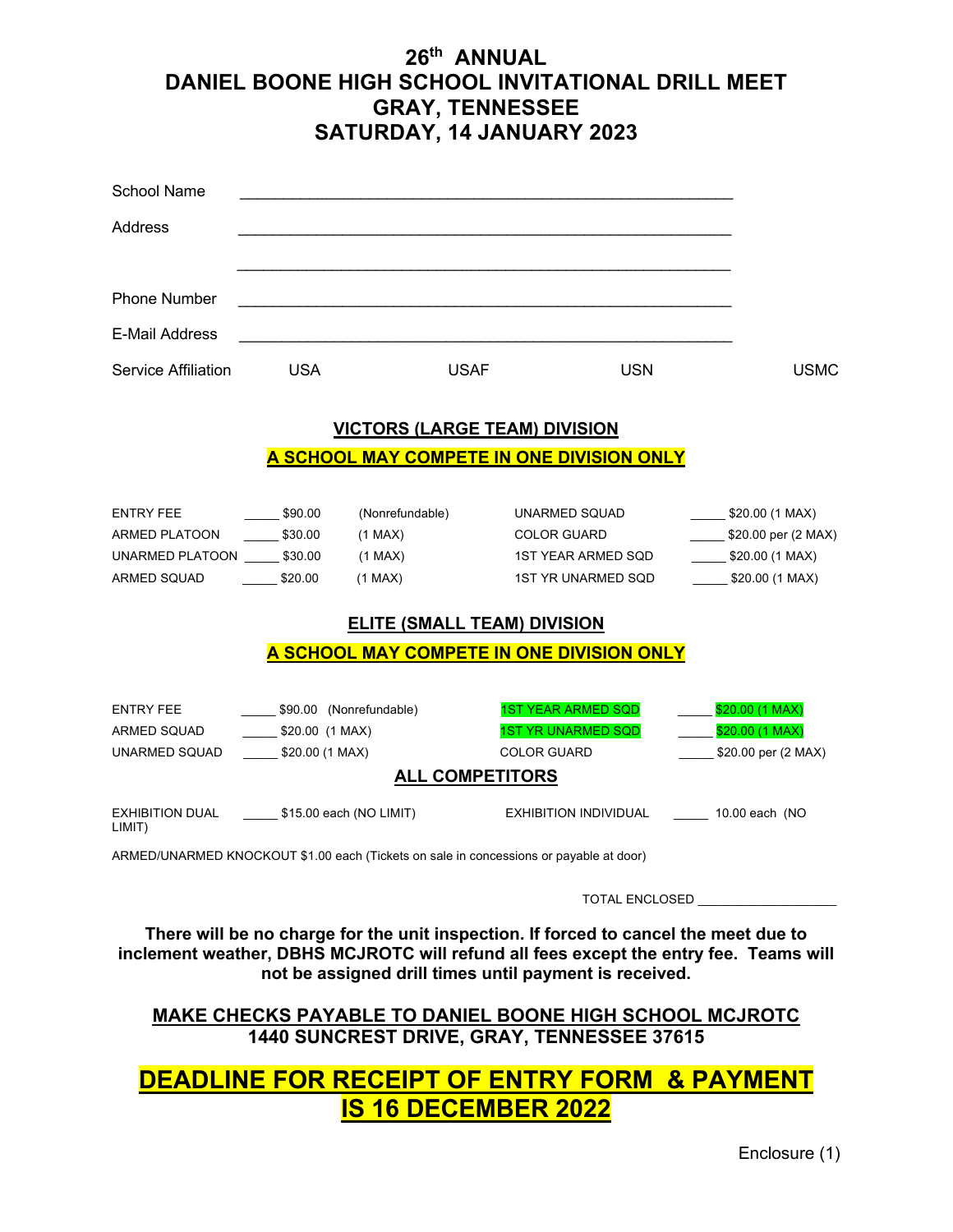# **2022-2023 DANIEL BOONE INVITATIONAL DRILL MEET ARMED PLATOON / FLIGHT**

| <b>MARCH ON/ REPORT IN*</b><br>01.                          | 5 | 4                       | 3 | $\overline{2}$ | 1 | $\bf{0}$ | <b>26. PORT ARMS</b>                  | 5 | 4 | 3 | $\mathbf 2$    | 1 | 0        |
|-------------------------------------------------------------|---|-------------------------|---|----------------|---|----------|---------------------------------------|---|---|---|----------------|---|----------|
| <b>ORDER ARMS</b><br>02.                                    | 5 | 4                       | 3 | $\overline{2}$ | 1 | 0        | 27. REAR MARCH                        | 5 | 4 | 3 | $\overline{2}$ | 1 | $\bf{0}$ |
| 03. ABOUT FACE                                              | 5 | 4                       | 3 | $\overline{2}$ | 1 | 0        | <b>28. REAR MARCH</b>                 | 5 | 4 | 3 | $\overline{2}$ | 1 | $\bf{0}$ |
| 04. ABOUT FACE                                              | 5 | 4                       | 3 | $\overline{2}$ | 1 | $\bf{0}$ | 29. CLOSE MARCH (FWD)                 | 5 | 4 | 3 | $\overline{2}$ | 1 | $\bf{0}$ |
| 05. COUNT OFF                                               | 5 | 4                       | 3 | $\mathbf 2$    | 1 | 0        | 30. EXTEND MARCH (FWD)                | 5 | 4 | 3 | $\mathbf 2$    | 1 | $\bf{0}$ |
| <b>CLOSE MARCH</b><br>06.                                   | 5 | 4                       | 3 | $\overline{2}$ | 1 | $\bf{0}$ | <b>31. COLUMN RIGHT</b>               | 5 | 4 | 3 | $\overline{2}$ | 1 | $\bf{0}$ |
| <b>EXTEND MARCH</b><br>07.                                  | 5 | 4                       | 3 | $\overline{2}$ | 1 | 0        | <b>32. LEFT SHOULDER ARMS</b>         | 5 | 4 | 3 | $\overline{2}$ | 1 | $\bf{0}$ |
| 08. LEFT SHOULDER ARMS                                      | 5 | 4                       | 3 | $\overline{2}$ | 1 | 0        | <b>33. REAR MARCH</b>                 | 5 | 4 | 3 | $\overline{2}$ | 1 | $\bf{0}$ |
| <b>RIGHT SHOULDER ARMS</b><br>09.                           | 5 | 4                       | 3 | $\overline{2}$ | 1 | $\bf{0}$ | <b>34. REAR MARCH</b>                 | 5 | 4 | 3 | $\overline{2}$ | 1 | $\bf{0}$ |
| <b>10. PORT ARMS</b>                                        | 5 | 4                       | 3 | $\overline{2}$ | 1 | 0        | 35. HALF STEP (FWD)                   | 5 | 4 | 3 | $\mathbf{2}$   | 1 | $\bf{0}$ |
| <b>11. ORDER ARMS</b>                                       | 5 | 4                       | 3 | $\overline{2}$ | 1 | 0        | <b>36. COLUMN RIGHT</b>               | 5 | 4 | 3 | $\overline{2}$ | 1 | $\bf{0}$ |
| 12. LEFT STEP (HALT)                                        | 5 | 4                       | 3 | $\overline{2}$ | 1 | $\bf{0}$ | <b>37. RIGHT FLANK</b>                | 5 | 4 | 3 | $\mathbf{2}$   | 1 | $\bf{0}$ |
| 13. RIGHT STEP (HALT)                                       | 5 | 4                       | 3 | $\overline{2}$ | 1 | 0        | <b>38. LEFT FLANK</b>                 | 5 | 4 | 3 | $\overline{2}$ | 1 | $\bf{0}$ |
| <b>14. DRESS RIGHT</b>                                      | 5 | 4                       | 3 | $\overline{2}$ | 1 | 0        | <b>39. CHANGE STEP</b>                | 5 | 4 | 3 | $\overline{2}$ | 1 | $\bf{0}$ |
| <b>15. READY FRONT</b>                                      | 5 | 4                       | 3 | $\overline{2}$ | 1 | 0        | <b>40. COLUMN LEFT</b>                | 5 | 4 | 3 | $\overline{2}$ | 1 | $\bf{0}$ |
| <b>16. RIGHT FACE</b>                                       | 5 | 4                       | 3 | $\overline{2}$ | 1 | $\bf{0}$ | <b>41. LEFT FLANK</b>                 | 5 | 4 | 3 | $\overline{2}$ | 1 | $\bf{0}$ |
| <b>17. RIGHT SHOULDER ARMS</b>                              | 5 | $\overline{\mathbf{4}}$ | 3 | $\overline{2}$ | 1 | $\bf{0}$ | <b>42. RIGHT FLANK</b>                | 5 | 4 | 3 | $\overline{2}$ | 1 | $\bf{0}$ |
| <b>18. FORWARD MARCH</b>                                    | 5 | 4                       | 3 | $\overline{2}$ | 1 | $\bf{0}$ | <b>43. COLUMN RIGHT</b>               | 5 | 4 | 3 | $\overline{2}$ | 1 | $\bf{0}$ |
| 19. LEFT OBLIQUE (USMC/USN)<br><b>LEFT FLANK (USA/USAF)</b> | 5 | 4                       | 3 | $\overline{2}$ | 1 | 0        | <b>44. RIGHT SHOULDER ARMS</b>        | 5 | 4 | 3 | $\overline{2}$ | 1 | $\bf{0}$ |
| 20. FWD MARCH (USMC/USN)<br><b>RIGHT FLANK (USA/USAF)</b>   | 5 | 4                       | 3 | $\mathbf{2}$   | 1 | 0        | 45. MARK TIME (HALT)                  | 5 | 4 | 3 | $\mathbf{2}$   | 1 | 0        |
| <b>21. COLUMN RIGHT</b>                                     | 5 | 4                       | 3 | $\overline{2}$ | 1 | 0        | <b>46. ORDER ARMS</b>                 | 5 | 4 | 3 | $\mathbf{2}$   | 1 | 0        |
| 22. PORT ARMS                                               | 5 | 4                       | 3 | $\overline{2}$ | 1 | 0        | <b>47. LEFT FACE</b>                  | 5 | 4 | 3 | $\overline{2}$ | 1 | $\bf{0}$ |
| 23. COLUMN RIGHT                                            | 5 | 4                       | 3 | $\overline{2}$ | 1 | $\bf{0}$ | <b>48. INSPECTION ARMS</b>            | 5 | 4 | 3 | $\overline{2}$ | 1 | $\bf{0}$ |
| <b>24. RIGHT SHOULDER ARMS</b>                              | 5 | 4                       | 3 | $\mathbf 2$    | 1 | 0        | <b>49. PORT ARMS</b>                  | 5 | 4 | 3 | $\mathbf{2}$   | 1 | $\bf{0}$ |
| <b>25. LEFT SHOULDER ARMS</b>                               | 5 | 4                       | 3 | $\overline{2}$ | 1 | $\bf{0}$ | 50. REPORT OUT */ MARCH<br><b>OFF</b> | 5 | 4 | 3 | $\overline{2}$ | 1 | $\bf{0}$ |
|                                                             |   |                         |   |                |   |          |                                       |   |   |   |                |   |          |

**\* Report IN will be those movements necessary to center the unit on the head judge and Present the entire unit In. Units must be marched to the Report In position by the commander. Report OUT will be all movements needed to Present the entire unit Out. Units must be marched off the deck by the commander.**

**COMMANDER'S EVALUATION (0-40 POINTS) HEAD JUDGE ONLY**<br>BEARING/POISE (0-10)  **COMMAND VOICE/PRESENCE (0-10) UNIT CONTROL (0-10) EXECUTION OF DRILL CARD (0-10) \_\_\_\_\_\_\_\_\_\_\_\_**

**Enclosure (2)**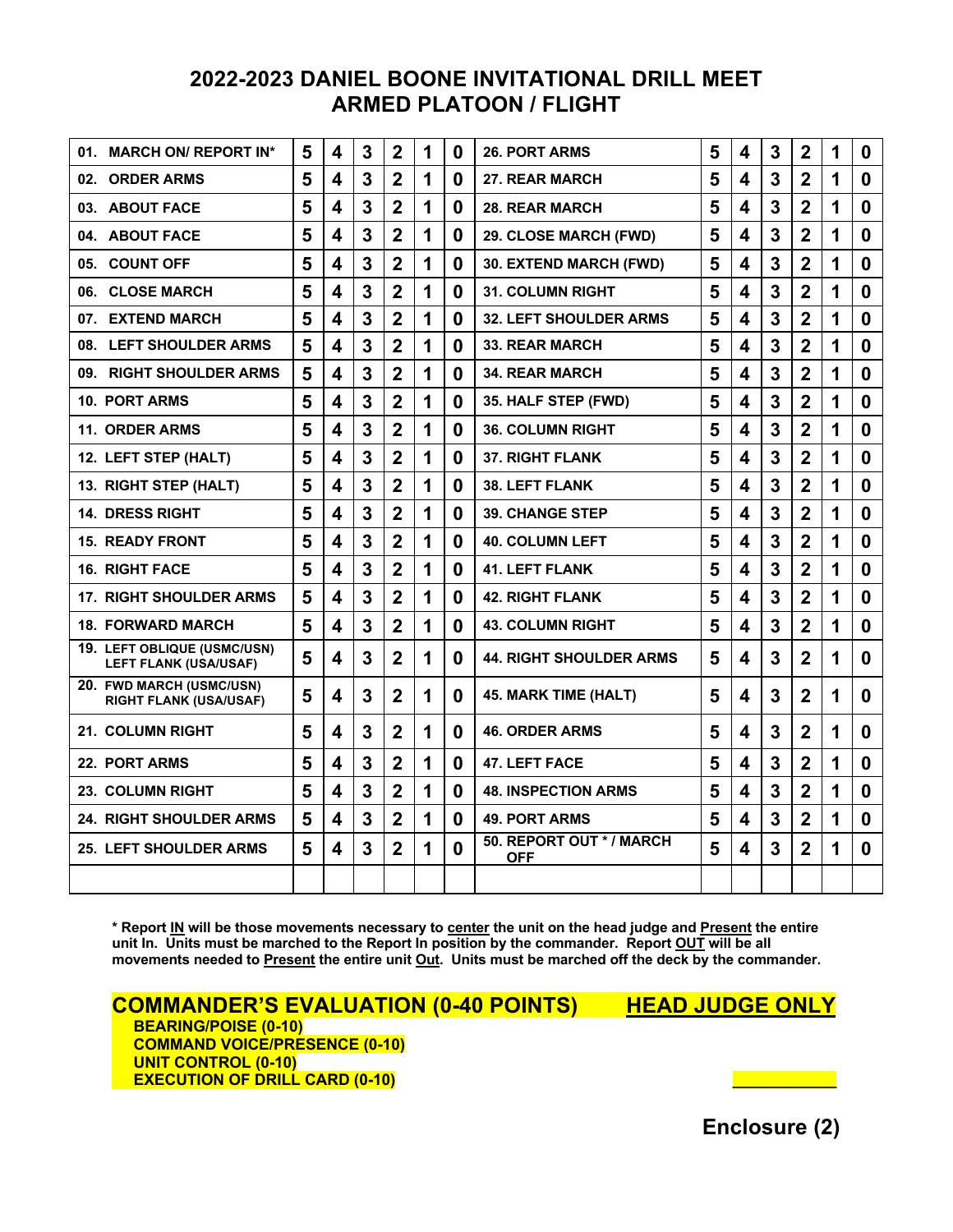# **2022-2023 DANIEL BOONE INVITATIONAL DRILL MEET ARMED SQUAD / ELEMENT**

| 01. MARCH ON/ REPORT IN*       | 5 | 4                       | 3 | $\overline{2}$ | 1 | 0 | <b>25. REAR MARCH</b>                  | 5 | 4 | 3              | $\overline{2}$ | 1 | $\bf{0}$ |
|--------------------------------|---|-------------------------|---|----------------|---|---|----------------------------------------|---|---|----------------|----------------|---|----------|
| 02. ORDER ARMS                 | 5 | 4                       | 3 | $\overline{2}$ | 1 | 0 | <b>26. CHANGE STEP</b>                 | 5 | 4 | 3              | $\overline{2}$ | 1 | $\bf{0}$ |
| 03. RIGHT STEP (HALT)          | 5 | 4                       | 3 | $\overline{2}$ | 1 | 0 | 27. COLUMN RIGHT                       | 5 | 4 | 3              | $\overline{2}$ | 1 | $\bf{0}$ |
| 04. LEFT STEP (HALT)           | 5 | 4                       | 3 | $\overline{2}$ | 1 | 0 | <b>28. RIGHT SHOULDER ARMS</b>         | 5 | 4 | 3              | $\overline{2}$ | 1 | $\bf{0}$ |
| 05. BACK STEP (HALT)           | 5 | 4                       | 3 | $\overline{2}$ | 1 | 0 | <b>29. PORT ARMS</b>                   | 5 | 4 | 3              | $\mathbf 2$    | 1 | 0        |
| 06. DRESS RIGHT                | 5 | 4                       | 3 | $\overline{2}$ | 1 | 0 | <b>30. LEFT SHOULDER ARMS</b>          | 5 | 4 | 3              | $\overline{2}$ | 1 | 0        |
| 07. READY FRONT                | 5 | 4                       | 3 | $\overline{2}$ | 1 | 0 | <b>31. COLUMN RIGHT</b>                | 5 | 4 | $\overline{3}$ | $\mathbf 2$    | 1 | $\bf{0}$ |
| 08. RIGHT FACE                 | 5 | 4                       | 3 | $\overline{2}$ | 1 | 0 | <b>32. RIGHT FLANK</b>                 | 5 | 4 | 3              | $\overline{2}$ | 1 | $\bf{0}$ |
| 09. LEFT FACE                  | 5 | 4                       | 3 | $\overline{2}$ | 1 | 0 | <b>33. LEFT FLANK</b>                  | 5 | 4 | 3              | $\overline{2}$ | 1 | $\bf{0}$ |
| <b>10. ABOUT FACE</b>          | 5 | 4                       | 3 | $\overline{2}$ | 1 | 0 | <b>34. COLUMN LEFT</b>                 | 5 | 4 | 3              | $\overline{2}$ | 1 | 0        |
| <b>11. ABOUT FACE</b>          | 5 | $\overline{\mathbf{4}}$ | 3 | $\overline{2}$ | 1 | 0 | <b>35. PORT ARMS</b>                   | 5 | 4 | $\overline{3}$ | $\overline{2}$ | 1 | 0        |
| <b>12. COUNT OFF</b>           | 5 | 4                       | 3 | $\overline{2}$ | 1 | 0 | 36. HALF STEP (FWD)                    | 5 | 4 | 3              | $\mathbf 2$    | 1 | 0        |
| <b>13. CLOSE MARCH</b>         | 5 | 4                       | 3 | $\overline{2}$ | 1 | 0 | <b>37. COLUMN LEFT</b>                 | 5 | 4 | 3              | $\overline{2}$ | 1 | 0        |
| <b>14. EXTEND MARCH</b>        | 5 | 4                       | 3 | $\overline{2}$ | 1 | 0 | <b>38. COLUMN LEFT</b>                 | 5 | 4 | 3              | $\mathbf 2$    | 1 | 0        |
| <b>15. LEFT SHOULDER ARMS</b>  | 5 | 4                       | 3 | $\overline{2}$ | 1 | 0 | <b>39. RIGHT SHOULDER ARMS</b>         | 5 | 4 | 3              | $\mathbf 2$    | 1 | 0        |
| <b>16. RIGHT SHOULDER ARMS</b> | 5 | 4                       | 3 | $\overline{2}$ | 1 | 0 | 40. MARK TIME (HALT)                   | 5 | 4 | $\overline{3}$ | $\overline{2}$ | 1 | $\bf{0}$ |
| <b>17. PORT ARMS</b>           | 5 | 4                       | 3 | $\overline{2}$ | 1 | 0 | <b>41. ORDER ARMS</b>                  | 5 | 4 | $\overline{3}$ | $\overline{2}$ | 1 | $\bf{0}$ |
| <b>18. ORDER ARMS</b>          | 5 | 4                       | 3 | $\overline{2}$ | 1 | 0 | <b>42. LEFT FACE</b>                   | 5 | 4 | 3              | $\overline{2}$ | 1 | 0        |
| <b>19. RIGHT FACE</b>          | 5 | 4                       | 3 | $\overline{2}$ | 1 | 0 | <b>43. INSPECTION ARMS</b>             | 5 | 4 | 3              | $\overline{2}$ | 1 | 0        |
| <b>20. RIGHT SHOULDER ARMS</b> | 5 | 4                       | 3 | $\mathbf{2}$   | 1 | 0 | <b>44. PORT ARMS</b>                   | 5 | 4 | 3              | $\overline{2}$ | 1 | 0        |
| <b>21. FORWARD MARCH</b>       | 5 | 4                       | 3 | $\overline{2}$ | 1 | 0 | 45. REPORT OUT * / MARCH<br><b>OFF</b> | 5 | 4 | 3              | 2              | 1 | $\bf{0}$ |
| 22. PORT ARMS                  | 5 | 4                       | 3 | $\overline{2}$ | 1 | 0 |                                        |   |   |                |                |   |          |
| <b>23. COLUMN RIGHT</b>        | 5 | 4                       | 3 | $\overline{2}$ | 1 | 0 |                                        |   |   |                |                |   |          |
| <b>24. REAR MARCH</b>          | 5 | 4                       | 3 | $\overline{2}$ | 1 | 0 |                                        |   |   |                |                |   |          |

**\* Report IN will be those movements necessary to center the unit on the head judge and Present the entire unit In. Units must be marched to the Report In position by the commander. Report OUT will be all movements needed to Present the entire unit Out. Units must be marched off the deck by the commander.**

**COMMANDER'S EVALUATION (0-40 POINTS) HEAD JUDGE ONLY BEARING/POISE (0-10) COMMAND VOICE/PRESENCE (0-10) UNIT CONTROL (0-10) EXECUTION OF DRILL CARD (0-10) \_\_\_\_\_\_\_\_\_\_\_\_**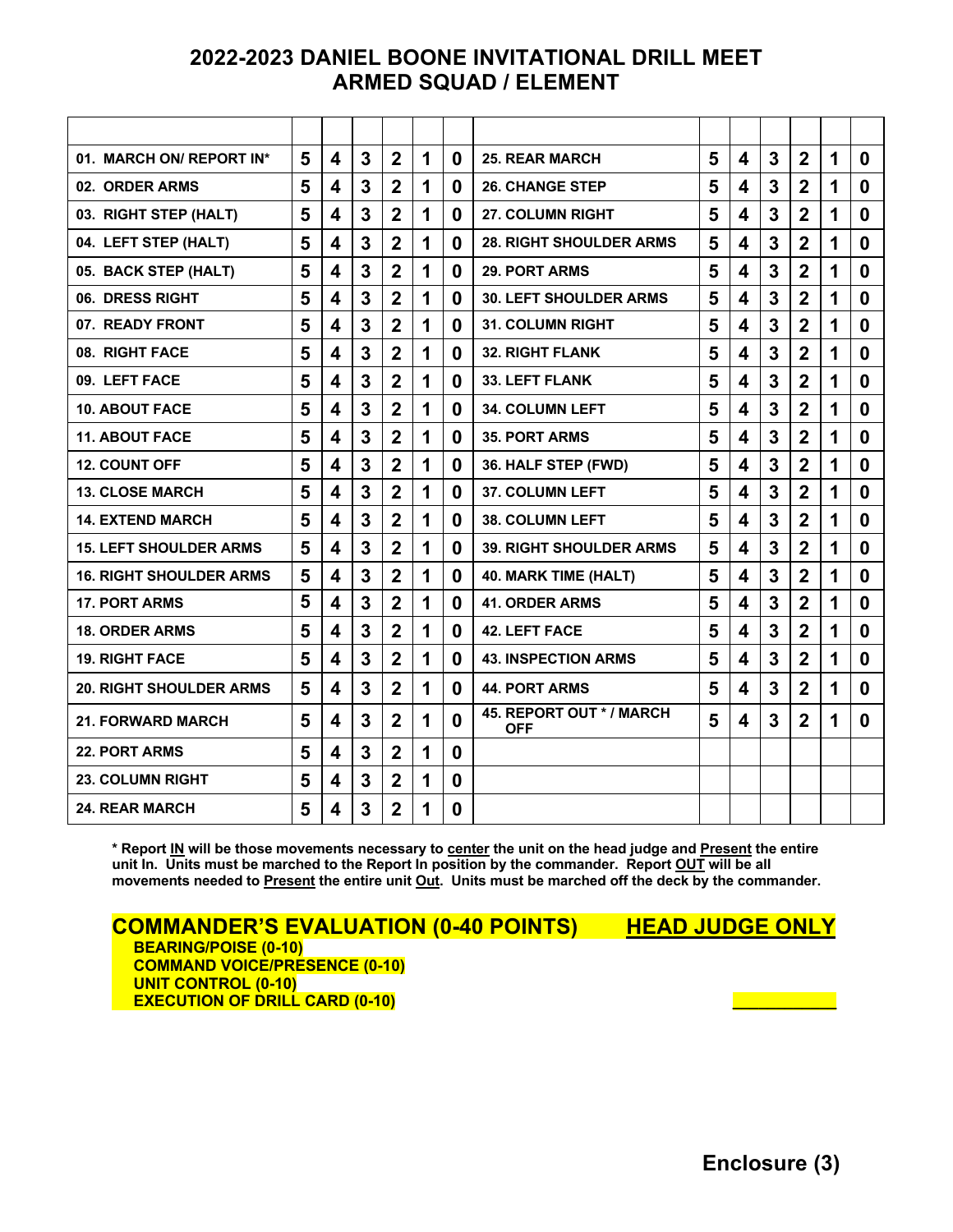# **2022-2023 DANIEL BOONE INVITATIONAL DRILL MEET UNARMED PLATOON / FLIGHT**

| 01. MARCH ON/ REPORT IN*                                      | 5 | 4                       | 3 | $\overline{2}$ | 1 | $\bf{0}$ | 25. FWD MARCH (USMC/USN)<br><b>LEFT FLANK (USA/USAF)</b> | 5 | $\overline{\mathbf{4}}$ | 3 | $\overline{2}$ | 1 | $\bf{0}$    |
|---------------------------------------------------------------|---|-------------------------|---|----------------|---|----------|----------------------------------------------------------|---|-------------------------|---|----------------|---|-------------|
| 02. READY TWO (USMC/USN)<br><b>ORDER ARMS (USA/USAF)</b>      | 5 | 4                       | 3 | $\mathbf{2}$   | 1 | 0        | 26. COLUMN LEFT                                          | 5 | 4                       | 3 | $\mathbf{2}$   | 1 | 0           |
| 03. RIGHT STEP (HALT)                                         | 5 | 4                       | 3 | $\mathbf{2}$   | 1 | 0        | 27. MARK TIME (FWD)                                      | 5 | 4                       | 3 | 2              | 1 | $\bf{0}$    |
| 04. BACK STEP (HALT)                                          | 5 | 4                       | 3 | $\overline{2}$ | 1 | 0        | <b>28. COLUMN LEFT</b>                                   | 5 | 4                       | 3 | $\overline{2}$ | 1 | 0           |
| 05. LEFT STEP (HALT)                                          | 5 | 4                       | 3 | $\overline{2}$ | 1 | 0        | 29. LEFT FLANK                                           | 5 | 4                       | 3 | $\overline{2}$ | 1 | 0           |
| 06. DRESS RIGHT                                               | 5 | 4                       | 3 | $\overline{2}$ | 1 | 0        | <b>30. RIGHT FLANK</b>                                   | 5 | 4                       | 3 | $\overline{2}$ | 1 | 0           |
| 07. READY FRONT                                               | 5 | 4                       | 3 | $\overline{2}$ | 1 | 0        | 31. HALF STEP (FWD)                                      | 5 | $\overline{\mathbf{4}}$ | 3 | $\overline{2}$ | 1 | $\bf{0}$    |
| 08. LEFT FACE                                                 | 5 | 4                       | 3 | $\overline{2}$ | 1 | 0        | 32. REAR MARCH                                           | 5 | 4                       | 3 | $\overline{2}$ | 1 | $\bf{0}$    |
| 09. RIGHT FACE                                                | 5 | 4                       | 3 | $\overline{2}$ | 1 | 0        | 33. REAR MARCH                                           | 5 | 4                       | 3 | $\overline{2}$ | 1 | $\bf{0}$    |
| <b>10. ABOUT FACE</b>                                         | 5 | 4                       | 3 | $\overline{2}$ | 1 | 0        | 34. HALT                                                 | 5 | 4                       | 3 | $\overline{2}$ | 1 | $\bf{0}$    |
| <b>11. ABOUT FACE</b>                                         | 5 | 4                       | 3 | $\overline{2}$ | 1 | 0        | <b>35. CLOSE MARCH</b>                                   | 5 | 4                       | 3 | $\overline{2}$ | 1 | $\bf{0}$    |
| <b>12. PARADE REST</b>                                        | 5 | 4                       | 3 | $\overline{2}$ | 1 | $\bf{0}$ | 36. EXTEND MARCH                                         | 5 | 4                       | 3 | $\overline{2}$ | 1 | $\bf{0}$    |
| <b>13. ATTENTION</b>                                          | 5 | $\overline{\mathbf{A}}$ | 3 | $\overline{2}$ | 1 | 0        | <b>37. FORWARD MARCH</b>                                 | 5 | 4                       | 3 | $\overline{2}$ | 1 | $\bf{0}$    |
| <b>14. COUNT OFF</b>                                          | 5 | 4                       | 3 | $\overline{2}$ | 1 | 0        | 38. COLUMN RIGHT                                         | 5 | 4                       | 3 | 2              | 1 | $\bf{0}$    |
| <b>15. CLOSE MARCH</b>                                        | 5 | 4                       | 3 | $\overline{2}$ | 1 | 0        | <b>39. COLUMN RIGHT</b>                                  | 5 | 4                       | 3 | $\overline{2}$ | 1 | $\bf{0}$    |
| <b>16. EXTEND MARCH</b>                                       | 5 | 4                       | 3 | $\overline{2}$ | 1 | 0        | <b>40. CHANGE STEP</b>                                   | 5 | 4                       | 3 | $\overline{2}$ | 1 | $\bf{0}$    |
| <b>17. RIGHT FACE</b>                                         | 5 | 4                       | 3 | $\overline{2}$ | 1 | 0        | 41. HALT                                                 | 5 | 4                       | 3 | $\overline{2}$ | 1 | $\mathbf 0$ |
| 18. FORWARD MARCH                                             | 5 | 4                       | 3 | $\overline{2}$ | 1 | 0        | 42. LEFT FACE                                            | 5 | 4                       | 3 | $\overline{2}$ | 1 | $\bf{0}$    |
| <b>19. REAR MARCH</b>                                         | 5 | 4                       | 3 | $\overline{2}$ | 1 | 0        | <b>43. DRESS RIGHT</b>                                   | 5 | 4                       | 3 | $\overline{2}$ | 1 | $\bf{0}$    |
| 20. REAR MARCH                                                | 5 | 4                       | 3 | $\overline{2}$ | 1 | 0        | <b>44. READY FRONT</b>                                   | 5 | 4                       | 3 | $\overline{2}$ | 1 | $\bf{0}$    |
| 21. HALT                                                      | 5 | 4                       | 3 | $\overline{2}$ | 1 | 0        | 45. REPORT OUT * / MARCH<br><b>OFF</b>                   | 5 | 4                       | 3 | $\overline{2}$ | 1 | $\bf{0}$    |
| <b>22. COLUMN RIGHT</b>                                       | 5 | 4                       | 3 | $\overline{2}$ | 1 | 0        |                                                          |   |                         |   |                |   |             |
| <b>23. COLUMN LEFT</b>                                        | 5 | 4                       | 3 | $\overline{2}$ | 1 | $\bf{0}$ |                                                          |   |                         |   |                |   |             |
| 24. RIGHT OBLIQUE (USMC/USN)<br><b>RIGHT FLANK (USA/USAF)</b> | 5 | $\overline{\mathbf{4}}$ | 3 | $\overline{2}$ | 1 | 0        |                                                          |   |                         |   |                |   |             |

**\* Report IN will be those movements necessary to center the unit on the head judge and Present the entire unit In. Units must be marched to the Report In position by the commander. Report OUT will be all movements needed to Present the entire unit Out. Units must be marched off the deck by the commander.**

**COMMANDER'S EVALUATION (0-40 POINTS) HEAD JUDGE ONLY**<br>BEARING/POISE (0-10)  **COMMAND VOICE/PRESENCE (0-10) UNIT CONTROL (0-10) EXECUTION OF DRILL CARD (0-10)** 

**Enclosure (4)**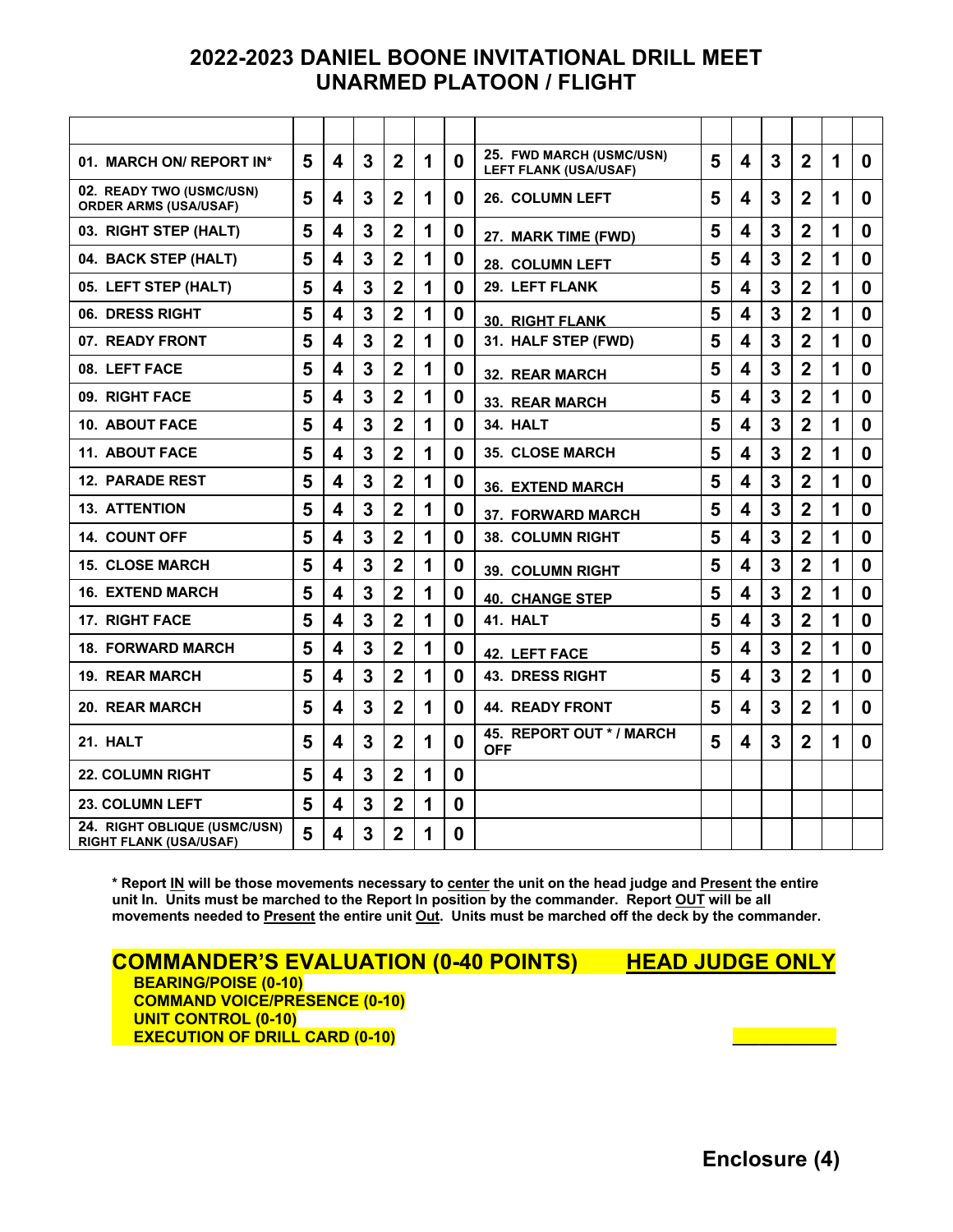# **2022-23 DANIEL BOONE INVITATIONAL DRILL MEET UNARMED SQUAD / ELEMENT**

| 01. MARCH ON/ REPORT IN*                                 | 5 | 4                       | 3 | $\overline{2}$ | 1 | $\bf{0}$         | <b>25. MARK TIME/FWD</b>               | 5 | 4                       | 3 | $\overline{2}$   | 1 | $\bf{0}$ |
|----------------------------------------------------------|---|-------------------------|---|----------------|---|------------------|----------------------------------------|---|-------------------------|---|------------------|---|----------|
| 02. READY TWO (USMC/USN)<br><b>ORDER ARMS (USA/USAF)</b> | 5 | 4                       | 3 | $\mathbf{2}$   | 1 | 0                | <b>26. COLUMN LEFT</b>                 | 5 | 4                       | 3 | $\mathbf{2}$     | 1 | 0        |
| 03. PARADE REST                                          | 5 | 4                       | 3 | $\overline{2}$ | 1 | $\bf{0}$         | 27. COLUMN LEFT                        | 5 | 4                       | 3 | $\mathbf{2}$     | 1 | 0        |
| 04. ATTENTION                                            | 5 | 4                       | 3 | $\overline{2}$ | 1 | 0                | 28. HALF STEP (FWD)                    | 5 | 4                       | 3 | $\mathbf{2}$     | 1 | 0        |
| 05. COUNT OFF                                            | 5 | 4                       | 3 | $\overline{2}$ | 1 | 0                | 29. REAR MARCH                         | 5 | 4                       | 3 | $\boldsymbol{2}$ | 1 | 0        |
| 06. CLOSE MARCH                                          | 5 | $\overline{\mathbf{4}}$ | 3 | $\overline{2}$ | 1 | $\bf{0}$         | <b>30. REAR MARCH</b>                  | 5 | 4                       | 3 | $\overline{2}$   | 1 | $\bf{0}$ |
| 07. EXTEND MARCH                                         | 5 | $\overline{\mathbf{A}}$ | 3 | $\overline{2}$ | 1 | $\boldsymbol{0}$ | 31. LEFT FLANK                         | 5 | 4                       | 3 | $\overline{2}$   | 1 | 0        |
| 08. RIGHT FACE                                           | 5 | $\overline{\mathbf{A}}$ | 3 | $\overline{2}$ | 1 | $\boldsymbol{0}$ | <b>32. RIGHT FLANK</b>                 | 5 | 4                       | 3 | $\overline{2}$   | 1 | 0        |
| 09. LEFT FACE                                            | 5 | 4                       | 3 | $\overline{2}$ | 1 | $\bf{0}$         | 33. CHANGE STEP                        | 5 | 4                       | 3 | $\overline{2}$   | 1 | $\bf{0}$ |
| <b>10. ABOUT FACE</b>                                    | 5 | 4                       | 3 | $\overline{2}$ | 1 | $\boldsymbol{0}$ | <b>34. COLUMN RIGHT</b>                | 5 | 4                       | 3 | $\overline{2}$   | 1 | 0        |
| <b>11. ABOUT FACE</b>                                    | 5 | 4                       | 3 | $\overline{2}$ | 1 | $\bf{0}$         | 35. COLUMN RIGHT                       | 5 | 4                       | 3 | $\mathbf{2}$     | 1 | 0        |
| 12. LEFT STEP (HALT)                                     | 5 | 4                       | 3 | $\overline{2}$ | 1 | 0                | 36. MARK TIME (HALT)                   | 5 | 4                       | 3 | $\mathbf 2$      | 1 | 0        |
| 13. RIGHT STEP (HALT)                                    | 5 | 4                       | 3 | $\overline{2}$ | 1 | $\bf{0}$         | 37. LEFT FACE                          | 5 | 4                       | 3 | $\overline{2}$   | 1 | 0        |
| 14. BACK STEP (HALT)                                     | 5 | 4                       | 3 | $\overline{2}$ | 1 | 0                | <b>38. DRESS RIGHT</b>                 | 5 | 4                       | 3 | $\overline{2}$   | 1 | 0        |
| <b>15. DRESS RIGHT</b>                                   | 5 | $\overline{\mathbf{A}}$ | 3 | $\overline{2}$ | 1 | 0                | <b>39. READY FRONT</b>                 | 5 | 4                       | 3 | $\overline{2}$   | 1 | 0        |
| <b>16. READY FRONT</b>                                   | 5 | $\boldsymbol{\Lambda}$  | 3 | $\overline{2}$ | 1 | 0                | 40. REPORT OUT * / MARCH<br><b>OFF</b> | 5 | $\overline{\mathbf{4}}$ | 3 | $\overline{2}$   | 1 | 0        |
| <b>17. RIGHT FACE</b>                                    | 5 | $\boldsymbol{4}$        | 3 | $\overline{2}$ | 1 | $\bf{0}$         |                                        |   |                         |   |                  |   |          |
| <b>18. FORWARD MARCH</b>                                 | 5 | $\overline{\mathbf{A}}$ | 3 | $\overline{2}$ | 1 | $\boldsymbol{0}$ |                                        |   |                         |   |                  |   |          |
| <b>19. COLUMN RIGHT</b>                                  | 5 | $\overline{\mathbf{A}}$ | 3 | $\overline{2}$ | 1 | $\bf{0}$         |                                        |   |                         |   |                  |   |          |
| <b>20. RIGHT FLANK</b>                                   | 5 | $\overline{\mathbf{4}}$ | 3 | $\overline{2}$ | 1 | $\boldsymbol{0}$ |                                        |   |                         |   |                  |   |          |
| 21. LEFT FLANK                                           | 5 | $\overline{\mathbf{4}}$ | 3 | $\overline{2}$ | 1 | $\boldsymbol{0}$ |                                        |   |                         |   |                  |   |          |
| 22. COLUMN LEFT                                          | 5 | $\overline{\mathbf{4}}$ | 3 | $\overline{2}$ | 1 | $\boldsymbol{0}$ |                                        |   |                         |   |                  |   |          |
| 23. DOUBLE TIME MARCH                                    | 5 | $\overline{\mathbf{A}}$ | 3 | $\overline{2}$ | 1 | $\boldsymbol{0}$ |                                        |   |                         |   |                  |   |          |
| <b>24. QUICK TIME MARCH</b>                              | 5 | 4                       | 3 | $\mathbf{2}$   | 1 | 0                |                                        |   |                         |   |                  |   |          |

**\* Report IN will be those movements necessary to center the unit on the head judge and Present the entire unit In. Units must be marched to the Report In position by the commander. Report OUT will be all movements needed to Present the entire unit Out. Units must be marched off the deck by the commander.**

**COMMANDER'S EVALUATION (0-40 POINTS) HEAD JUDGE ONLY**<br>BEARING/POISE (0-10)  **COMMAND VOICE/PRESENCE (0-10) UNIT CONTROL (0-10) EXECUTION OF DRILL CARD (0-10) \_\_\_\_\_\_\_\_\_\_\_\_**

**Enclosure (5)**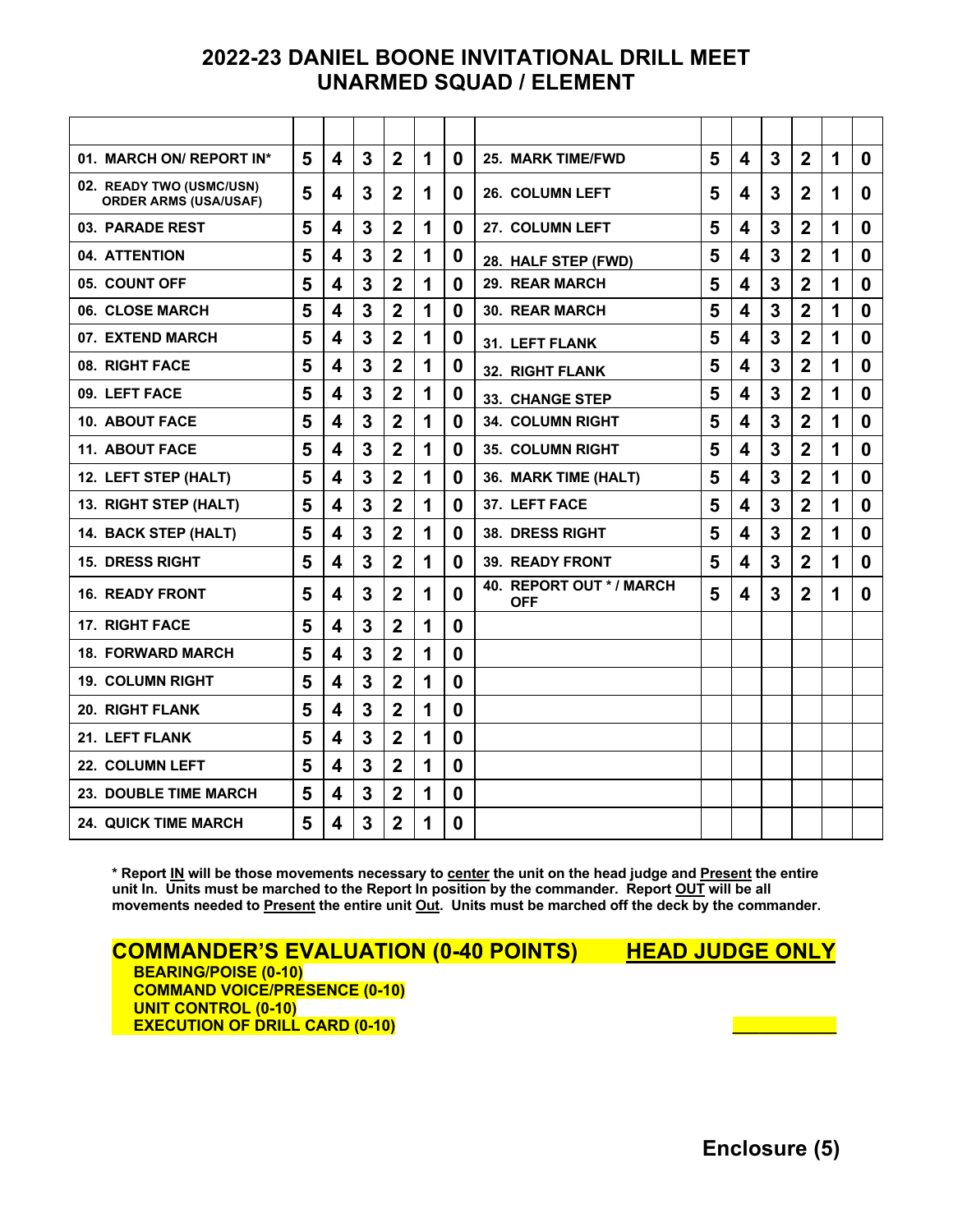# **2022-2023 DANIEL BOONE INVITATIONAL DRILL MEET FIRST YEAR ARMED SQUAD / ELEMENT**

| 01. MARCH ON/ REPORT IN*      | 5 | 4 | 3 | $\mathbf{2}$   | 1 | 0        | 21. COLUMN RIGHT                          | 5 | 4 | 3 | $\mathbf{2}$     | 1 | 0 |
|-------------------------------|---|---|---|----------------|---|----------|-------------------------------------------|---|---|---|------------------|---|---|
| 02. ORDER ARMS                | 5 | 4 | 3 | $\mathbf{2}$   | 1 | 0        | <b>22. CHANGE STEP</b>                    | 5 | 4 | 3 | $\mathbf{2}$     | 1 | 0 |
| 03. LEFT SHOULDER ARMS        | 5 | 4 | 3 | $\mathbf{2}$   | 1 | $\bf{0}$ | 23. COLUMN RIGHT                          | 5 | 4 | 3 | $\mathbf{2}$     | 1 | 0 |
| 04. RIGHT SHOULDER ARMS       | 5 | 4 | 3 | $\mathbf 2$    | 1 | 0        | <b>24. RIGHT SHOULDER ARMS</b>            | 5 | 4 | 3 | $\overline{2}$   | 1 | 0 |
| 05. ORDER ARMS                | 5 | 4 | 3 | $\mathbf{2}$   | 1 | 0        | <b>25. LEFT SHOULDER ARMS</b>             | 5 | 4 | 3 | $\mathbf{2}$     | 1 | 0 |
| 06. PARADE REST               | 5 | 4 | 3 | $\overline{2}$ | 1 | 0        | 26. REAR MARCH                            | 5 | 4 | 3 | $\mathbf{2}$     | 1 | 0 |
| 07. ATTENTION                 | 5 | 4 | 3 | $\overline{2}$ | 1 | 0        | 27. REAR MARCH                            | 5 | 4 | 3 | $\overline{2}$   | 1 | 0 |
| 08. LEFT STEP (HALT)          | 5 | 4 | 3 | $\mathbf 2$    | 1 | 0        | <b>28. RIGHT FLANK</b>                    | 5 | 4 | 3 | $\mathbf{2}$     | 1 | 0 |
| 09. RIGHT STEP (HALT)         | 5 | 4 | 3 | $\mathbf{2}$   | 1 | 0        | 29. LEFT FLANK                            | 5 | 4 | 3 | $\mathbf{2}$     | 1 | 0 |
| <b>10. DRESS RIGHT</b>        | 5 | 4 | 3 | $\overline{2}$ | 1 | 0        | <b>30. PORT ARMS</b>                      | 5 | 4 | 3 | $\overline{2}$   | 1 | 0 |
| <b>11. READY FRONT</b>        | 5 | 4 | 3 | $\overline{2}$ | 1 | 0        | 31. HALF STEP (FWD)                       | 5 | 4 | 3 | $\overline{2}$   | 1 | 0 |
| <b>12. COUNT OFF</b>          | 5 | 4 | 3 | $\mathbf{2}$   | 1 | 0        | 32. COLUMN LEFT                           | 5 | 4 | 3 | $\overline{2}$   | 1 | 0 |
| <b>13. CLOSE MARCH</b>        | 5 | 4 | 3 | $\mathbf 2$    | 1 | 0        | 33. COLUMN LEFT                           | 5 | 4 | 3 | $\mathbf{2}$     | 1 | 0 |
| <b>14. EXTEND MARCH</b>       | 5 | 4 | 3 | $\mathbf{2}$   | 1 | 0        | <b>34. RIGHT SHOULDER ARMS</b>            | 5 | 4 | 3 | $\mathbf{2}$     | 1 | 0 |
| <b>15. ABOUT FACE</b>         | 5 | 4 | 3 | $\overline{2}$ | 1 | 0        | 35. MARK TIME (HALT)                      | 5 | 4 | 3 | $\overline{2}$   | 1 | 0 |
| <b>16. ABOUT FACE</b>         | 5 | 4 | 3 | $\mathbf 2$    | 1 | 0        | <b>36. ORDER ARMS</b>                     | 5 | 4 | 3 | $\mathbf{2}$     | 1 | 0 |
| <b>17. RIGHT FACE</b>         | 5 | 4 | 3 | $\mathbf{2}$   | 1 | 0        | 37. LEFT FACE                             | 5 | 4 | 3 | $\boldsymbol{2}$ | 1 | 0 |
| <b>18. LEFT SHOULDER ARMS</b> | 5 | 4 | 3 | $\overline{2}$ | 1 | 0        | <b>38. INSPECTION ARMS</b>                | 5 | 4 | 3 | $\overline{2}$   | 1 | 0 |
| <b>19. FORWARD MARCH</b>      | 5 | 4 | 3 | $\mathbf 2$    | 1 | 0        | <b>39. PORT ARMS</b>                      | 5 | 4 | 3 | $\mathbf 2$      | 1 | 0 |
| 20. PORT ARMS                 | 5 | 4 | 3 | $\overline{2}$ | 1 | 0        | 40. REPORT OUT */ MARCH<br>$\sim$ $ \sim$ | 5 | 4 | 3 | $\overline{2}$   | 1 | 0 |
|                               |   |   |   |                |   |          |                                           |   |   |   |                  |   |   |

**\* Report IN will be those movements necessary to center the unit on the head judge and Present the entire unit In. Units must be marched to the Report In position by the commander. Report OUT will be all movements needed to Present the entire unit Out. Units must be marched off the deck by the commander.**

**COMMANDER'S EVALUATION (0-40 POINTS) HEAD JUDGE ONLY BEARING/POISE (0-10) COMMAND VOICE/PRESENCE (0-10) UNIT CONTROL (0-10)**

**EXECUTION OF DRILL CARD (0-10)** 

**Enclosure (6)**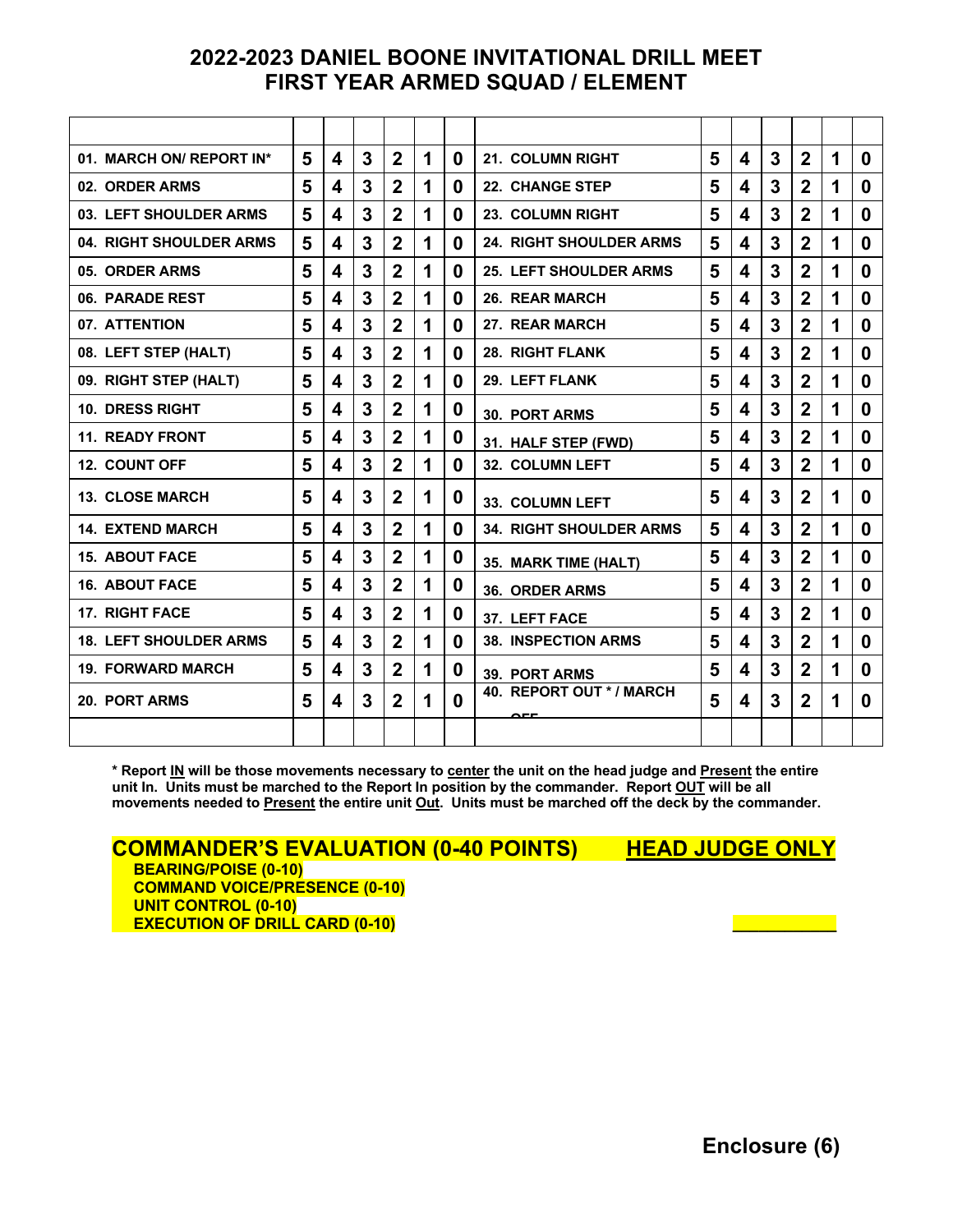# **2022-2023 DANIEL BOONE INVITATIONAL DRILL MEET FIRST YEAR UNARMED SQUAD / ELEMENT**

| 01. MARCH ON/ REPORT IN*                                 | 5 | 4                | 3 | $\mathbf{2}$   | 1 | 0        | <b>19. CHANGE STEP</b>                | 5 | 4                       | 3 | $\mathbf{2}$   | 1 | 0        |
|----------------------------------------------------------|---|------------------|---|----------------|---|----------|---------------------------------------|---|-------------------------|---|----------------|---|----------|
| 02. READY TWO (USMC/USN)<br><b>ORDER ARMS (USA/USAF)</b> | 5 | 4                | 3 | $\mathbf{2}$   | 1 | $\bf{0}$ | <b>20. COLUMN RIGHT</b>               | 5 | 4                       | 3 | $\overline{2}$ | 1 | 0        |
| 03. RIGHT STEP (HALT)                                    | 5 | 4                | 3 | $\overline{2}$ | 1 | $\bf{0}$ | 21. HALT                              | 5 | 4                       | 3 | $\overline{2}$ | 1 | 0        |
| 04. LEFT STEP (HALT)                                     | 5 | 4                | 3 | $\overline{2}$ | 1 | $\bf{0}$ | <b>22. COLUMN RIGHT</b>               | 5 | 4                       | 3 | $\mathbf{2}$   | 1 | 0        |
| 05. DRESS RIGHT                                          | 5 | 4                | 3 | $\mathbf{2}$   | 1 | 0        | 23. HALF STEP (FWD)                   | 5 | 4                       | 3 | $\overline{2}$ | 1 | 0        |
| 06. READY FRONT                                          | 5 | 4                | 3 | $\overline{2}$ | 1 | $\bf{0}$ | 24. REAR MARCH                        | 5 | 4                       | 3 | $\overline{2}$ | 1 | $\bf{0}$ |
| 07. ABOUT FACE                                           | 5 | $\blacktriangle$ | 3 | $\overline{2}$ | 1 | $\bf{0}$ | <b>25. REAR MARCH</b>                 | 5 | $\overline{\mathbf{4}}$ | 3 | $\overline{2}$ | 1 | 0        |
| 08. ABOUT FACE                                           | 5 | 4                | 3 | $\mathbf 2$    | 1 | 0        | <b>26. RIGHT FLANK</b>                | 5 | 4                       | 3 | $\overline{2}$ | 1 | 0        |
| 09. LEFT FACE                                            | 5 | 4                | 3 | $\mathbf{2}$   | 1 | 0        | 27. LEFT FLANK                        | 5 | 4                       | 3 | $\mathbf{2}$   | 1 | 0        |
| <b>10. RIGHT FACE</b>                                    | 5 | 4                | 3 | $\overline{2}$ | 1 | 0        | 28. COLUMN LEFT                       | 5 | 4                       | 3 | $\overline{2}$ | 1 | 0        |
| <b>11. PARADE REST</b>                                   | 5 | 4                | 3 | $\overline{2}$ | 1 | 0        | 29. COLUMN LEFT                       | 5 | 4                       | 3 | $\overline{2}$ | 1 | 0        |
| <b>12. ATTENTION</b>                                     | 5 | $\boldsymbol{4}$ | 3 | $\overline{2}$ | 1 | 0        | 30. MARK TIME (FWD)                   | 5 | $\overline{\mathbf{4}}$ | 3 | $\overline{2}$ | 1 | $\bf{0}$ |
| 13. COUNT OFF                                            | 5 | 4                | 3 | $\overline{2}$ | 1 | $\bf{0}$ | 31. HALT                              | 5 | 4                       | 3 | $\overline{2}$ | 1 | $\bf{0}$ |
| <b>14. CLOSE MARCH</b>                                   | 5 | 4                | 3 | $\mathbf{2}$   | 1 | 0        | 32. LEFT FACE                         | 5 | 4                       | 3 | $\mathbf{2}$   | 1 | 0        |
| <b>15. EXTEND MARCH</b>                                  | 5 | 4                | 3 | $\overline{2}$ | 1 | 0        | 33. DRESS RIGHT                       | 5 | 4                       | 3 | $\overline{2}$ | 1 | 0        |
| <b>16. RIGHT FACE</b>                                    | 5 | 4                | 3 | $\mathbf{2}$   | 1 | 0        | <b>34. READY FRONT</b>                | 5 | 4                       | 3 | $\overline{2}$ | 1 | 0        |
| <b>17. REAR MARCH</b>                                    | 5 | 4                | 3 | $\overline{2}$ | 1 | 0        | 35. REPORT OUT */ MARCH<br><b>OFF</b> | 5 | 4                       | 3 | $\mathbf{2}$   | 1 | $\bf{0}$ |
| 18. REAR MARCH                                           | 5 | 4                | 3 | $\mathbf{2}$   | 1 | 0        |                                       |   |                         |   |                |   |          |
|                                                          |   |                  |   |                |   |          |                                       |   |                         |   |                |   |          |
|                                                          |   |                  |   |                |   |          |                                       |   |                         |   |                |   |          |
|                                                          |   |                  |   |                |   |          |                                       |   |                         |   |                |   |          |

**\* Report IN will be those movements necessary to center the unit on the head judge and Present the entire unit In. Units must be marched to the Report In position by the commander. Report OUT will be all movements needed to Present the entire unit Out. Units must be marched off the deck by the commander.**

**COMMANDER'S EVALUATION (0-40 POINTS) HEAD JUDGE ONLY**<br>BEARING/POISE (0-10)

 **COMMAND VOICE/PRESENCE (0-10) UNIT CONTROL (0-10) EXECUTION OF DRILL CARD (0-10) \_\_\_\_\_\_\_\_\_\_\_\_**

**Enclosure (7)**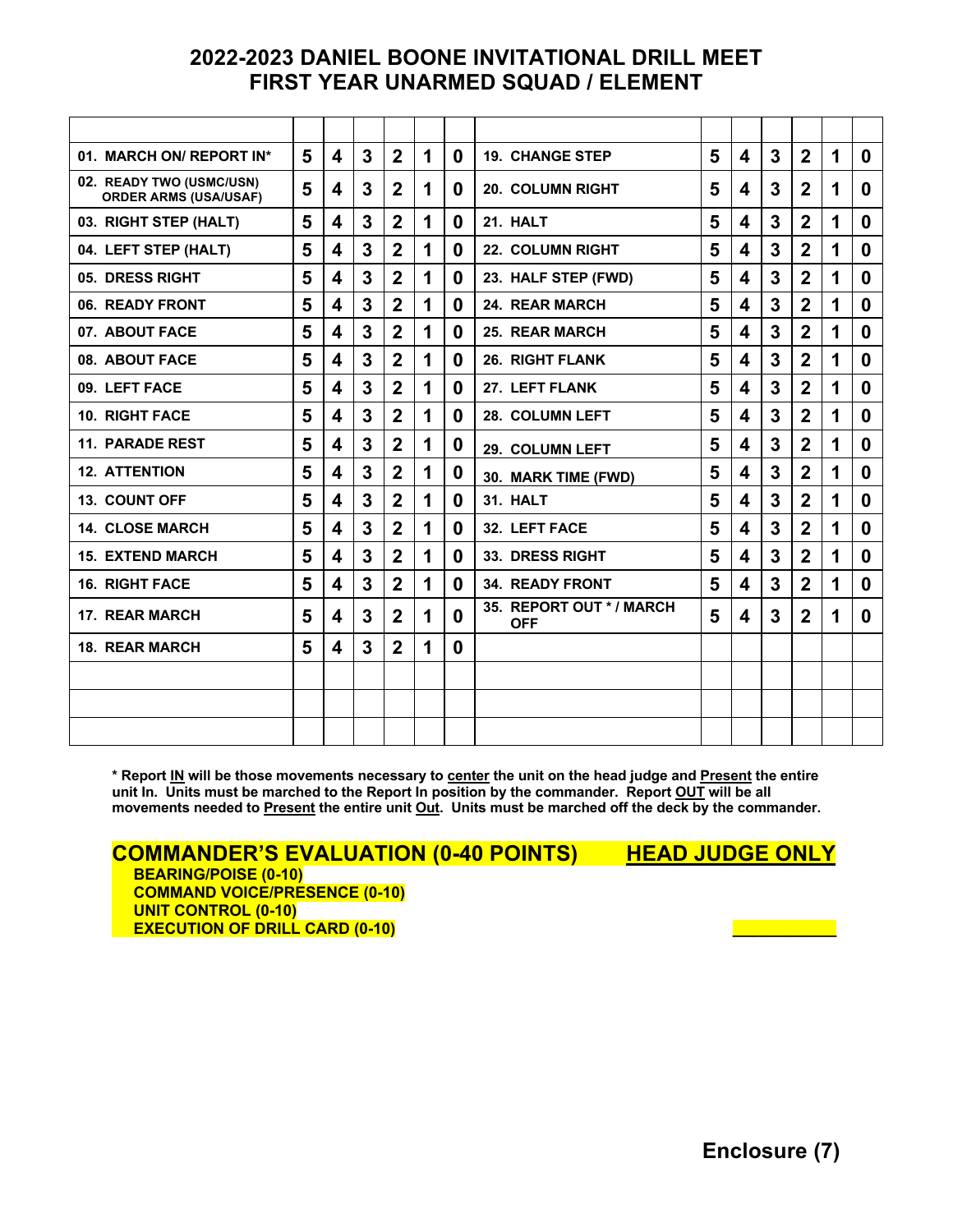# **2022-2023 DANIEL BOONE INVITATIONAL DRILL MEET COLOR GUARD**

| 01. ATTENTION / CARRY<br><b>COLORS</b> | 5 | 4                       | 3              | $\mathbf{2}$   | 1 | 0        | 21. RIGHT TURN (FWD)          | 5 | $\overline{\mathbf{4}}$ | 3              | $\boldsymbol{2}$ | 1 | 0           |
|----------------------------------------|---|-------------------------|----------------|----------------|---|----------|-------------------------------|---|-------------------------|----------------|------------------|---|-------------|
| 02. FORWARD MARCH                      | 5 | 4                       | 3              | $\overline{2}$ | 1 | 0        | 22. RIGHT TURN (FWD)          | 5 | 4                       | 3              | $\boldsymbol{2}$ | 1 | $\bf{0}$    |
| 03. LEFT TURN (FWD)                    | 5 | 4                       | 3              | $\mathbf{2}$   | 1 | 0        | 23. EYES RIGHT                | 5 | 4                       | 3              | $\boldsymbol{2}$ | 1 | $\mathbf 0$ |
| 04. HALT                               | 5 | 4                       | 3              | $\overline{2}$ | 1 | $\bf{0}$ | <b>24. READY FRONT</b>        | 5 | 4                       | 3              | $\overline{2}$   | 1 | $\bf{0}$    |
| 05. PRESENT COLORS / RPT IN            | 5 | 4                       | 3              | $\overline{2}$ | 1 | 0        | 25. LEFT TURN (FWD)           | 5 | 4                       | $\overline{3}$ | $\overline{2}$   | 1 | $\bf{0}$    |
| 06. ORDER COLORS                       | 5 | 4                       | 3              | $\overline{2}$ | 1 | 0        | 26. LEFT TURN (FWD)           | 5 | 4                       | 3              | $\mathbf 2$      | 1 | 0           |
| 07. PARADE REST                        | 5 | 4                       | 3              | $\overline{2}$ | 1 | 0        | 27. COUNTER MARCH (FWD)       | 5 | 4                       | 3              | $\overline{2}$   | 1 | 0           |
| 08. ATTENTION                          | 5 | 4                       | 3              | $\overline{2}$ | 1 | 0        | 28. RIGHT TURN (FWD)          | 5 | 4                       | 3              | $\overline{2}$   | 1 | $\bf{0}$    |
| 09. CARRY COLORS                       | 5 | 4                       | 3              | $\overline{2}$ | 1 | 0        | <b>29. MARK TIME/FWD</b>      | 5 | 4                       | 3              | $\overline{2}$   | 1 | $\bf{0}$    |
| 10. LEFT TURN (FWD)                    | 5 | 4                       | 3              | $\overline{2}$ | 1 | 0        | 29. HALT                      | 5 | 4                       | 3              | $\boldsymbol{2}$ | 1 | 0           |
| 11. LEFT TURN (FWD)                    | 5 | 4                       | 3              | $\overline{2}$ | 1 | 0        | 30. ORDER COLORS              | 5 | 4                       | 3              | $\boldsymbol{2}$ | 1 | 0           |
| 12. COUNTER MARCH (FWD)                | 5 | 4                       | 3              | $\overline{2}$ | 1 | 0        | 31. PRESENT COLORS / RPT OUT  | 5 | 4                       | 3              | $\overline{2}$   | 1 | $\bf{0}$    |
| 13. RIGHT TURN (FWD)                   | 5 | 4                       | 3              | $\overline{2}$ | 1 | $\bf{0}$ | <b>32. ORDER COLORS</b>       | 5 | 4                       | 3              | $\overline{2}$   | 1 | 0           |
| 14. MARK TIME (FWD)                    | 5 | 4                       | 3              | $\mathbf{2}$   | 1 | 0        | <b>33. CARRY COLORS</b>       | 5 | 4                       | 3              | $\mathbf{2}$     | 1 | 0           |
| 15. RIGHT TURN (FWD)                   | 5 | 4                       | 3              | $\overline{2}$ | 1 | 0        | 34. LEFT TURN (FWD)           | 5 | 4                       | 3              | $\overline{2}$   | 1 | 0           |
| <b>16. COUNTER MARCH (FWD)</b>         | 5 | $\overline{\mathbf{4}}$ | 3              | $\overline{2}$ | 1 | 0        | <b>MARCH OFF (NOT GRADED)</b> |   |                         |                |                  |   |             |
| 17. COUNTERMARCH (FWD)                 | 5 | 4                       | $\overline{3}$ | $\overline{2}$ | 1 | $\bf{0}$ |                               |   |                         |                |                  |   |             |
| 18. RIGHT TURN (FWD                    | 5 | 4                       | 3              | $\overline{2}$ | 1 | 0        |                               |   |                         |                |                  |   |             |
| 19. MARK TIME (HALT)                   | 5 | 4                       | $\overline{3}$ | $\overline{2}$ | 1 | 0        |                               |   |                         |                |                  |   |             |
| 20. COUNTER MARCH (FWD)                | 5 | 4                       | 3              | $\overline{2}$ | 1 | $\bf{0}$ |                               |   |                         |                |                  |   |             |
|                                        |   |                         |                |                |   |          |                               |   |                         |                |                  |   |             |
|                                        |   |                         |                |                |   |          |                               |   |                         |                |                  |   |             |
|                                        |   |                         |                |                |   |          |                               |   |                         |                |                  |   |             |

# **COMMANDER'S EVALUATION (0-40 POINTS) HEAD JUDGE ONLY**<br>BEARING/POISE (0-10)

 **COMMAND VOICE/PRESENCE (0-10) UNIT CONTROL (0-10) EXECUTION OF DRILL CARD (0-10) \_\_\_\_\_\_\_\_\_\_\_\_**

**Enclosure (8)**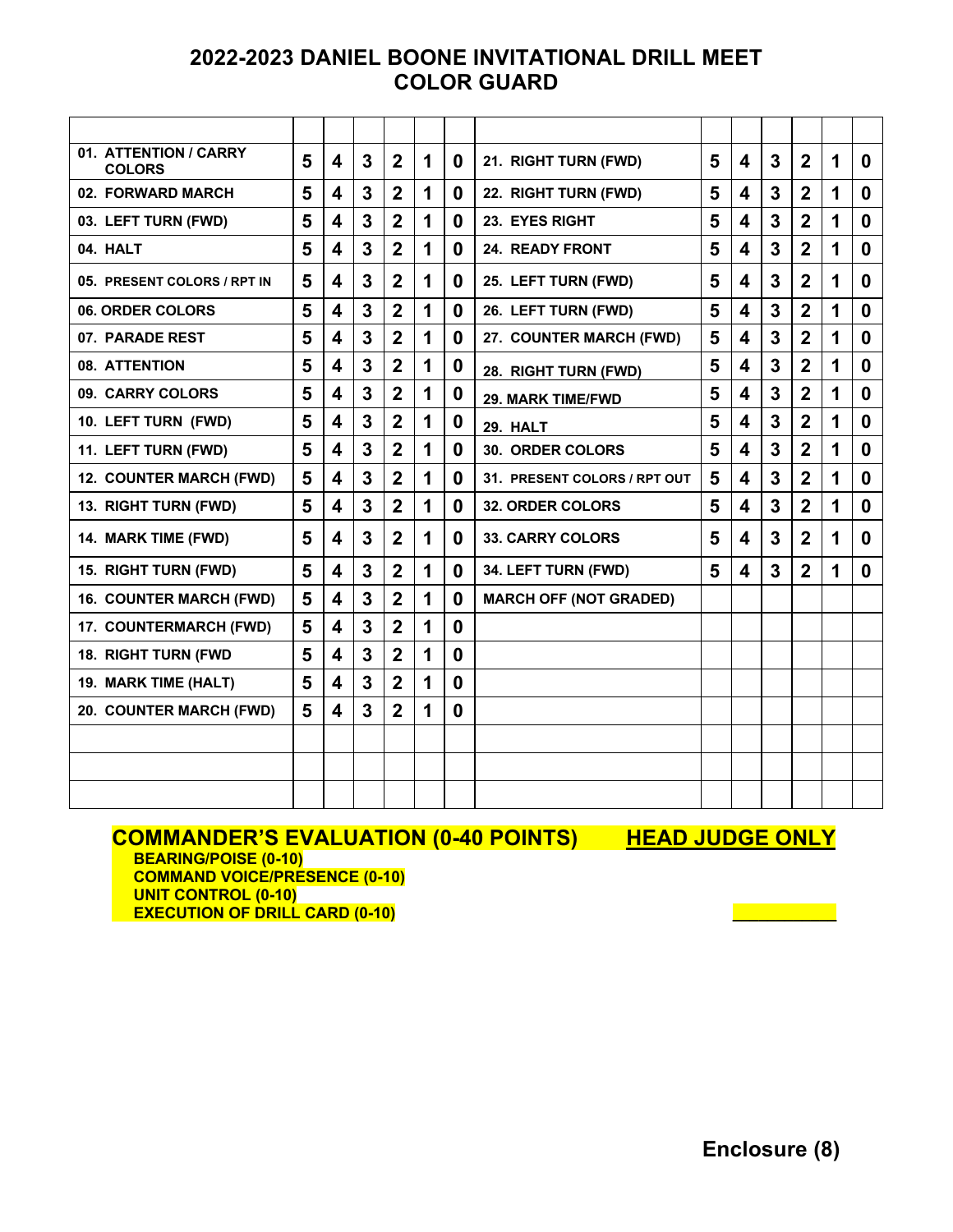## **INDIVIDUAL/DUAL EXHIBITION DRILL CARD**

| <b>SCHOOL Example 20</b>                                                                                                                                            | <b>JUDGE</b>                                               |                                     |
|---------------------------------------------------------------------------------------------------------------------------------------------------------------------|------------------------------------------------------------|-------------------------------------|
| COMPETITOR(S) _______                                                                                                                                               |                                                            |                                     |
| <b>CIRCLE ONE:</b><br><b>INDIVIDUAL</b>                                                                                                                             | <b>DUAL</b>                                                |                                     |
| <b>SCORING CRITERIA</b>                                                                                                                                             | <b>POINT SCALE</b>                                         | <b>SCORE</b>                        |
| <b>PRECISION OF MOVEMENTS: The</b>                                                                                                                                  | <b>BELOW AVERAGE</b>                                       | $00 - 10$                           |
| exactness of the movement or maneuver,                                                                                                                              | <b>AVERAGE</b>                                             | $11 - 20$                           |
| sharpness and uniformity, alignment, cover.                                                                                                                         | <b>EXCELLENT</b>                                           | $21 - 30$                           |
| <b>DIFFICULTY:</b> Uniqueness and diversity                                                                                                                         | <b>BELOW AVERAGE</b>                                       | $00 - 10$                           |
| of individual and rifle movements during                                                                                                                            | <b>AVERAGE</b>                                             | $11 - 20$                           |
| the routine.                                                                                                                                                        | <b>EXCELLENT</b>                                           | $21 - 30$                           |
| <b>ORIGINALITY:</b> Movements and maneuvers.                                                                                                                        | <b>BELOW AVERAGE</b>                                       | $00 - 10$                           |
| Stress is on novel and innovative drill.                                                                                                                            | <b>AVERAGE</b>                                             | $11 - 20$                           |
| Does routine showcase competitor's skills?                                                                                                                          | <b>EXCELLENT</b>                                           | $21 - 30$                           |
| <b>AREA COVERAGE:</b> Degree to which drill                                                                                                                         | <b>BELOW AVERAGE</b>                                       | $00-10$                             |
| area is covered or utilized during the                                                                                                                              | <b>AVERAGE</b>                                             | $11 - 20$                           |
| routine. Stationary vs. moving routine.                                                                                                                             | <b>EXCELLENT</b>                                           | $21 - 30$                           |
| <b>PRESENTATION:</b> General appearance and                                                                                                                         | <b>BELOW AVERAGE</b>                                       | $00 - 10$                           |
| military bearing of competitor(s). Does the                                                                                                                         | <b>AVERAGE</b>                                             | $11 - 20$                           |
| competitor demonstrate calm and confidence?                                                                                                                         | <b>EXCELLENT</b>                                           | $21 - 30$                           |
| <b>ORGANIZATION:</b> Organization of the<br>routine and transition from movement to<br>movement. Does routine end on a high note<br>or simply come to a conclusion? | <b>BELOW AVERAGE</b><br><b>AVERAGE</b><br><b>EXCELLENT</b> | $00 - 10$<br>$11 - 20$<br>$21 - 30$ |

**\_\_\_\_\_\_\_\_\_\_\_\_\_\_\_\_\_\_\_\_\_\_\_\_\_\_\_\_\_\_\_\_\_\_\_\_\_\_\_\_\_\_\_\_\_\_\_\_\_\_\_\_\_\_\_\_\_\_\_\_\_\_\_\_**

 **POSSIBLE SCORE: 180 points TOTAL \_\_\_\_\_**

**JUDGE'S SIGNATURE \_\_\_\_\_\_\_\_\_\_\_\_\_\_\_\_\_\_\_\_\_\_\_\_\_\_\_\_\_\_\_\_\_\_**

# **JUDGE'S COMMENTS (NOT REQUIRED):**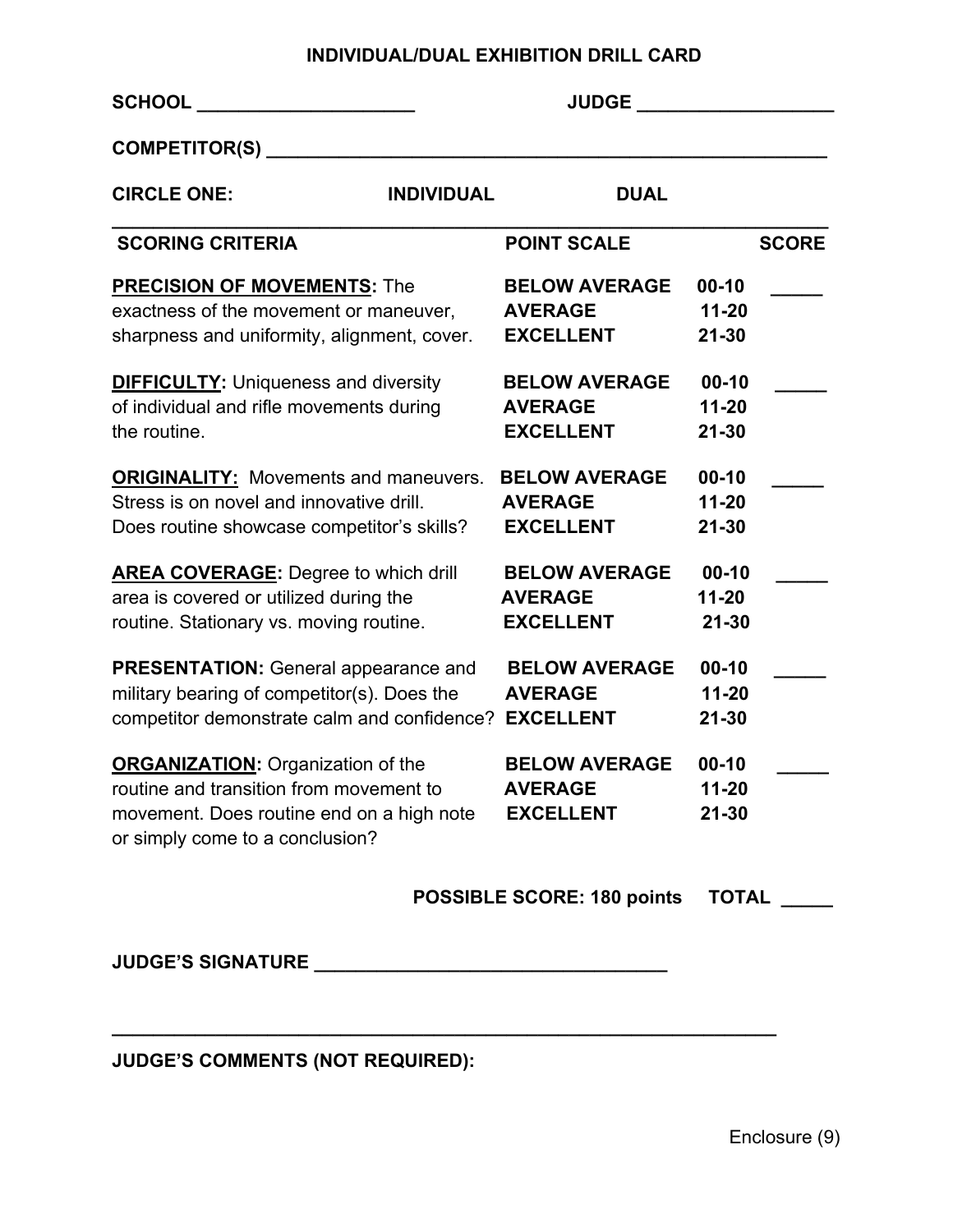# 1. **General**

 a. Team Composition – The Personnel Inspection will consist of 10 cadets (Victors Division) or 6 cadets (Elite Division). Cadets will be inspected individually. There is no platoon/squad formation and no commander.

 b. Uniform – The designated uniform will be the Service Dress, or Seasonal Service uniform. Cadets must wear all awarded ribbons and badges. "Stripped down" cadets who wear less than their full complement of awards/badges/devices/insignia will be penalized for so doing. The wearing of nonstandard uniform items during the personnel inspection (sashes, ascots, spats, additional chin straps, etc.) will result in a reduction of the cadet's inspection grade. Gloves are optional.

 c. Personnel Inspection will be the 1st event of the day. Victors Division cadets will be inspected in the Main Gym while Elite Division cadets will be inspected in the Auxiliary Gym.

d. Personnel Inspection is an unarmed event.

### 2. **Inspection Procedures**

 a. Teams will be advised of the inspection positions of their cadets prior to the conduct of the meet.

 b. Cadets to be inspected will fall in on their designate positions at the end of the inspection deck in the order specified in Tab A to this enclosure. Inspectors will form on the end line at the opposite end of the deck. Daniel Boone MCJROTC cadets will be on the deck to assist cadets in locating their positions.

 c. On command, the first rank of cadets will march forward across the deck and halt facing their respective inspector. Each cadet will carry his/her grade and deliver it to the inspector.

 d. The cadet will report to the inspector in a normal voice, giving his / her cadet rank and name. Example: "Sir / Ma'am / Staff Sergeant, Cadet Smith reporting for inspection." **No salute is required when reporting in.**

 e. The inspector will have two minutes to inspect the cadet's uniform, grooming, bearing, and knowledge. The inspector will not have the cadet remove any uniform parts or the cover other than to inspect the cadet's grooming.

 f. Upon completion of the cadet's inspection, the cadet will be given commands to exit the deck by the most expeditious route. On command, the next rank of cadets to be inspected will march forward as per sub-paragraphs (c) through (e) above.

 g. The end result will be as fair an inspection as can be constructed: every cadet having been inspected at the beginning of the meet and one cadet from each unit having been inspected by each of the inspectors.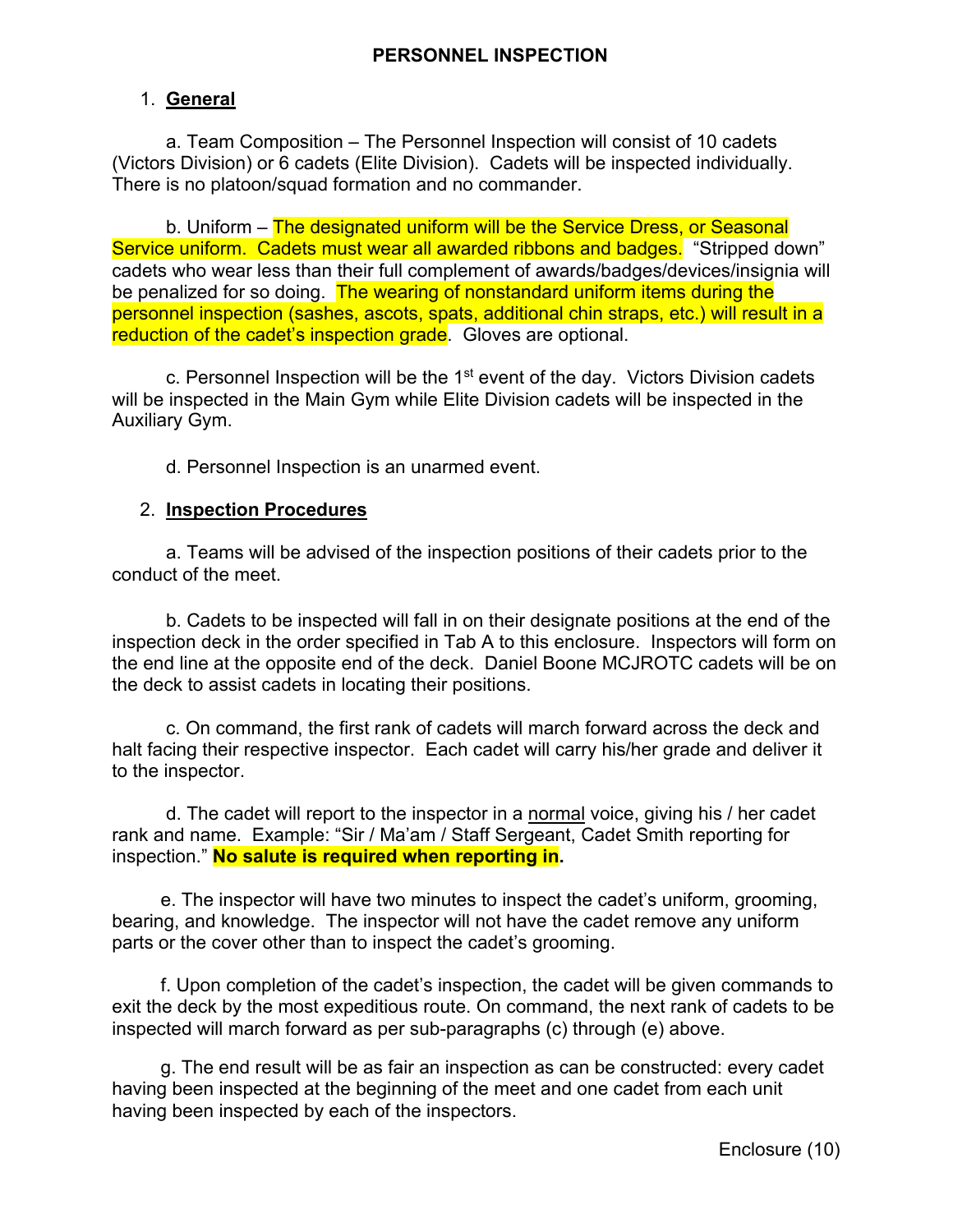# 3. **Inspection Questions**

a. The asking of questions is an important aspect of the personnel inspection process. An inspector may ask questions as a means of determining cadet poise, knowledge, and confidence. The ability of a cadet to respond to these questions will be taken into account when determining the inspection grade.

 b. There are limits to a cadet's military knowledge. The questions asked of a cadet will not be intended to harass or embarrass, but to gauge his / her ability to think and respond under conditions most will agree are demanding. Cadets should anticipate an intense, often rapid fire interrogation from an inspector; however, **they will not be "stressed" during the inspection**.

 c. Inspectors will ask a series of four (4) 'official' questions of each cadet during the inspection; the response to which will be part of the grading process. These questions will be about uniform regulations, service history, drill and ceremony, and the chain of command. The 'official' questions an inspector may pose to a cadet are contained in Tab B to this enclosure. A cadet will only be asked questions regarding his / her specific service affiliation. (Example: AFJROTC cadets will be asked questions about Air Force history, uniform regulation, chain of command, etc.)

 d. Inspectors will also be given the latitude to ask 'unofficial' questions to measure a cadet's poise and bearing. These questions will be limited to:

- Cadet's Name, Rank / Rate
- Cadet's Age
- Number of years Cadet has been in JROTC
- Cadet's class / year in school
- Questions regarding ribbons / devices on the uniform
- Description of cadet rank insignia

 e. Cadets should respond to questions in a clear, distinct voice. It is not necessary, nor desired, that a cadet yell his/her responses to an inspector's questions. As the inspector will be asking the same 'official' questions of each cadet in his / her line, any cadet who yells out the answer has just aided the competition.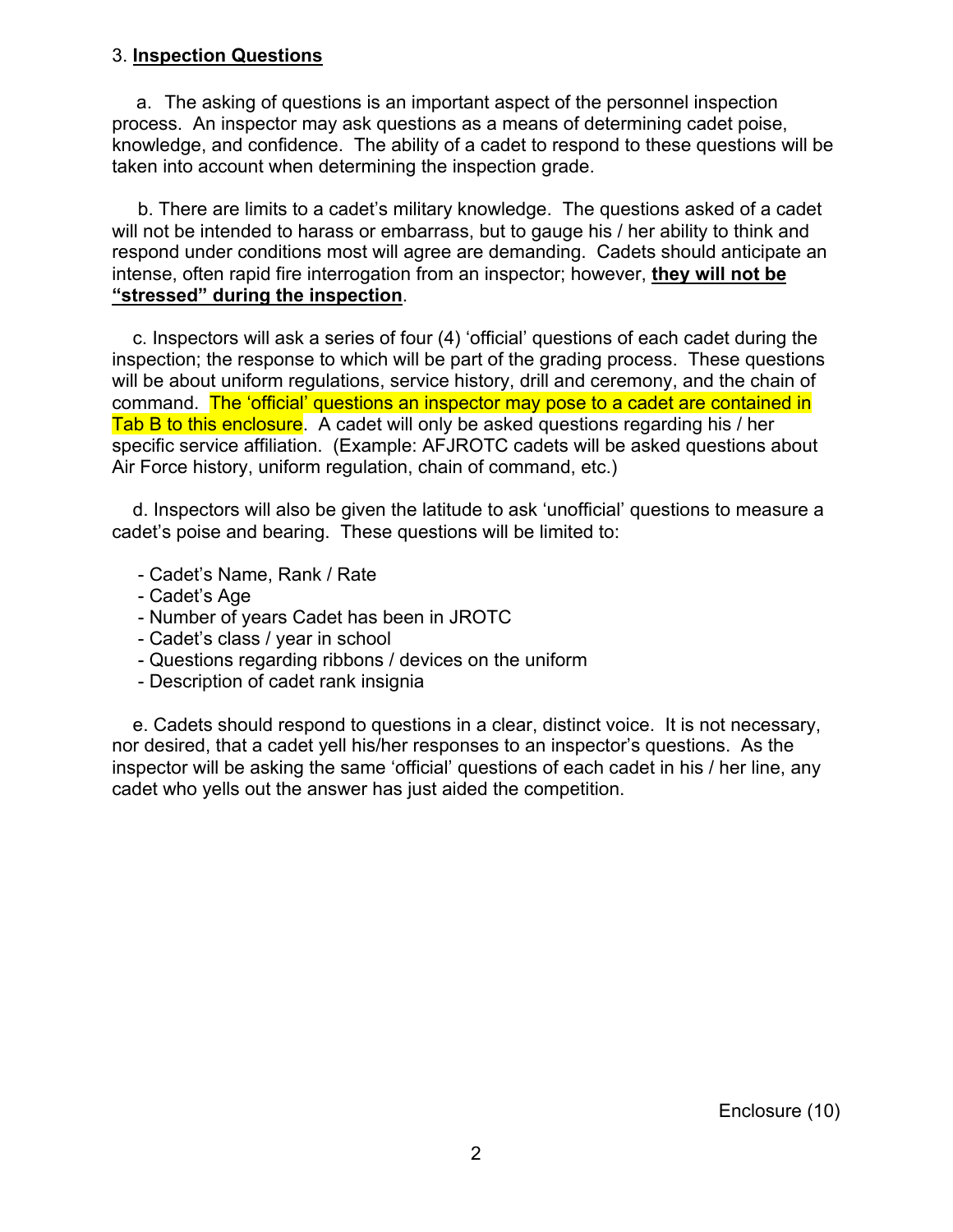| $14-3$<br>$14 - 8$<br>$14 - 2$<br>$14 - 4$<br>$14 - 7$<br>$14 - 1$<br>$14 - 6$<br>$14-9$<br>$14 - 5$<br>$14 - 10$<br>$13 - 2$<br>$13 - 7$<br>$13 - 3$<br>$13 - 8$<br>$13 - 1$<br>$13 - 4$<br>$13 - 5$<br>$13 - 6$<br>$13 - 9$<br>$13 - 10$<br>$12 - 6$<br>$12 - 1$<br>$12 - 5$<br>$12 - 2$<br>$12 - 3$<br>$12 - 4$<br>$12 - 7$<br>$12 - 10$<br>$12 - 8$<br>$12 - 9$<br>$11 - 3$<br>$11 - 5$<br>$11 - 10$<br>$11 - 1$<br>$11 - 2$<br>$11 - 4$<br>$11 - 6$<br>$11 - 7$<br>$11 - 8$<br>$11-9$<br>$10-1$<br>$10-2$<br>$10 - 4$<br>$10 - 6$<br>$10 - 7$<br>$10 - 8$<br>$10 - 3$<br>$10 - 10$<br>$10 - 5$<br>$10 - 9$<br>$9-5$<br>$9-6$<br>$9-1$<br>$9-3$<br>$9-7$<br>$9-8$<br>$9 - 2$<br>$9-9$<br>$9 - 10$<br>$9-4$<br>$8-2$<br>$8-3$<br>$8-4$<br>$8-5$<br>$8-6$<br>$8-7$<br>$8-1$<br>$8 - 10$<br>$8-8$<br>$8-9$<br>$7 - 3$<br>$7-1$<br>$7-5$<br>$7-6$<br>$7-2$<br>$7-4$<br>$7 - 7$<br>$7 - 8$<br>$7 - 9$<br>$7 - 10$<br>$6-2$<br>$6-3$<br>$6-1$<br>$6-4$<br>$6-10$<br>$6-5$<br>$6 - 7$<br>$6 - 8$<br>$6 - 6$<br>$6-9$<br>$5-1$<br>$5-2$<br>$5-3$<br>$5-4$<br>$5-9$<br>$5-5$<br>$5-10$<br>$5-6$<br>$5-7$<br>$5-7$<br>$4-2$<br>$4-3$<br>$4 - 10$<br>$4-1$<br>$4-7$<br>$4-8$<br>$4 - 4$<br>$4-5$<br>$4-6$<br>$4-9$<br>$3-1$<br>$3 - 2$<br>$3 - 7$<br>$3-9$<br>$3 - 10$<br>$3-2$<br>$3-8$<br>$3-4$<br>$3-5$<br>$3-6$<br>$2 - 8$<br>$2-1$<br>$2-6$<br>$2 - 7$<br>$2 - 10$<br>$2-2$<br>$2 - 3$<br>$2 - 4$<br>$2-9$<br>$2 - 5$<br>$1 - 7$<br>$1-2$<br>$1-8$<br>$1 - 10$<br>$1 - 1$<br>$1 - 3$<br>$1 - 5$<br>$1-9$<br>$1-6$<br>$1 - 4$<br>$\mathbf{I}$<br>$\mathbf{I}$<br>$\mathbf{L}$<br>$\mathbf{I}$<br>$\mathbf{L}$<br>$\perp$<br><b>Contract Contract</b><br>$\mathbf{L}$<br>$\sim$ 1.0 | $15 - 1$ | $15 - 2$ | $15 - 3$ | $15 - 4$ | $15-5$ | $15 - 6$ | $15 - 7$ | $15 - 8$ | $15 - 9$ | $15 - 10$ |
|---------------------------------------------------------------------------------------------------------------------------------------------------------------------------------------------------------------------------------------------------------------------------------------------------------------------------------------------------------------------------------------------------------------------------------------------------------------------------------------------------------------------------------------------------------------------------------------------------------------------------------------------------------------------------------------------------------------------------------------------------------------------------------------------------------------------------------------------------------------------------------------------------------------------------------------------------------------------------------------------------------------------------------------------------------------------------------------------------------------------------------------------------------------------------------------------------------------------------------------------------------------------------------------------------------------------------------------------------------------------------------------------------------------------------------------------------------------------------------------------------------------------------------------------------------------------------------------------------------------------------------------------------------------------------------|----------|----------|----------|----------|--------|----------|----------|----------|----------|-----------|
|                                                                                                                                                                                                                                                                                                                                                                                                                                                                                                                                                                                                                                                                                                                                                                                                                                                                                                                                                                                                                                                                                                                                                                                                                                                                                                                                                                                                                                                                                                                                                                                                                                                                                 |          |          |          |          |        |          |          |          |          |           |
|                                                                                                                                                                                                                                                                                                                                                                                                                                                                                                                                                                                                                                                                                                                                                                                                                                                                                                                                                                                                                                                                                                                                                                                                                                                                                                                                                                                                                                                                                                                                                                                                                                                                                 |          |          |          |          |        |          |          |          |          |           |
|                                                                                                                                                                                                                                                                                                                                                                                                                                                                                                                                                                                                                                                                                                                                                                                                                                                                                                                                                                                                                                                                                                                                                                                                                                                                                                                                                                                                                                                                                                                                                                                                                                                                                 |          |          |          |          |        |          |          |          |          |           |
|                                                                                                                                                                                                                                                                                                                                                                                                                                                                                                                                                                                                                                                                                                                                                                                                                                                                                                                                                                                                                                                                                                                                                                                                                                                                                                                                                                                                                                                                                                                                                                                                                                                                                 |          |          |          |          |        |          |          |          |          |           |
|                                                                                                                                                                                                                                                                                                                                                                                                                                                                                                                                                                                                                                                                                                                                                                                                                                                                                                                                                                                                                                                                                                                                                                                                                                                                                                                                                                                                                                                                                                                                                                                                                                                                                 |          |          |          |          |        |          |          |          |          |           |
|                                                                                                                                                                                                                                                                                                                                                                                                                                                                                                                                                                                                                                                                                                                                                                                                                                                                                                                                                                                                                                                                                                                                                                                                                                                                                                                                                                                                                                                                                                                                                                                                                                                                                 |          |          |          |          |        |          |          |          |          |           |
|                                                                                                                                                                                                                                                                                                                                                                                                                                                                                                                                                                                                                                                                                                                                                                                                                                                                                                                                                                                                                                                                                                                                                                                                                                                                                                                                                                                                                                                                                                                                                                                                                                                                                 |          |          |          |          |        |          |          |          |          |           |
|                                                                                                                                                                                                                                                                                                                                                                                                                                                                                                                                                                                                                                                                                                                                                                                                                                                                                                                                                                                                                                                                                                                                                                                                                                                                                                                                                                                                                                                                                                                                                                                                                                                                                 |          |          |          |          |        |          |          |          |          |           |
|                                                                                                                                                                                                                                                                                                                                                                                                                                                                                                                                                                                                                                                                                                                                                                                                                                                                                                                                                                                                                                                                                                                                                                                                                                                                                                                                                                                                                                                                                                                                                                                                                                                                                 |          |          |          |          |        |          |          |          |          |           |
|                                                                                                                                                                                                                                                                                                                                                                                                                                                                                                                                                                                                                                                                                                                                                                                                                                                                                                                                                                                                                                                                                                                                                                                                                                                                                                                                                                                                                                                                                                                                                                                                                                                                                 |          |          |          |          |        |          |          |          |          |           |
|                                                                                                                                                                                                                                                                                                                                                                                                                                                                                                                                                                                                                                                                                                                                                                                                                                                                                                                                                                                                                                                                                                                                                                                                                                                                                                                                                                                                                                                                                                                                                                                                                                                                                 |          |          |          |          |        |          |          |          |          |           |
|                                                                                                                                                                                                                                                                                                                                                                                                                                                                                                                                                                                                                                                                                                                                                                                                                                                                                                                                                                                                                                                                                                                                                                                                                                                                                                                                                                                                                                                                                                                                                                                                                                                                                 |          |          |          |          |        |          |          |          |          |           |
|                                                                                                                                                                                                                                                                                                                                                                                                                                                                                                                                                                                                                                                                                                                                                                                                                                                                                                                                                                                                                                                                                                                                                                                                                                                                                                                                                                                                                                                                                                                                                                                                                                                                                 |          |          |          |          |        |          |          |          |          |           |
|                                                                                                                                                                                                                                                                                                                                                                                                                                                                                                                                                                                                                                                                                                                                                                                                                                                                                                                                                                                                                                                                                                                                                                                                                                                                                                                                                                                                                                                                                                                                                                                                                                                                                 |          |          |          |          |        |          |          |          |          |           |
|                                                                                                                                                                                                                                                                                                                                                                                                                                                                                                                                                                                                                                                                                                                                                                                                                                                                                                                                                                                                                                                                                                                                                                                                                                                                                                                                                                                                                                                                                                                                                                                                                                                                                 |          |          |          |          |        |          |          |          |          |           |
|                                                                                                                                                                                                                                                                                                                                                                                                                                                                                                                                                                                                                                                                                                                                                                                                                                                                                                                                                                                                                                                                                                                                                                                                                                                                                                                                                                                                                                                                                                                                                                                                                                                                                 |          |          |          |          |        |          |          |          |          |           |
|                                                                                                                                                                                                                                                                                                                                                                                                                                                                                                                                                                                                                                                                                                                                                                                                                                                                                                                                                                                                                                                                                                                                                                                                                                                                                                                                                                                                                                                                                                                                                                                                                                                                                 |          |          |          |          |        |          |          |          |          |           |
|                                                                                                                                                                                                                                                                                                                                                                                                                                                                                                                                                                                                                                                                                                                                                                                                                                                                                                                                                                                                                                                                                                                                                                                                                                                                                                                                                                                                                                                                                                                                                                                                                                                                                 |          |          |          |          |        |          |          |          |          |           |
| 3<br>$\overline{7}$<br>$\overline{2}$<br>5<br>8<br>1<br>$6\phantom{1}6$<br>9<br>10<br>4                                                                                                                                                                                                                                                                                                                                                                                                                                                                                                                                                                                                                                                                                                                                                                                                                                                                                                                                                                                                                                                                                                                                                                                                                                                                                                                                                                                                                                                                                                                                                                                         |          |          |          |          |        |          |          |          |          |           |

**JUDGES**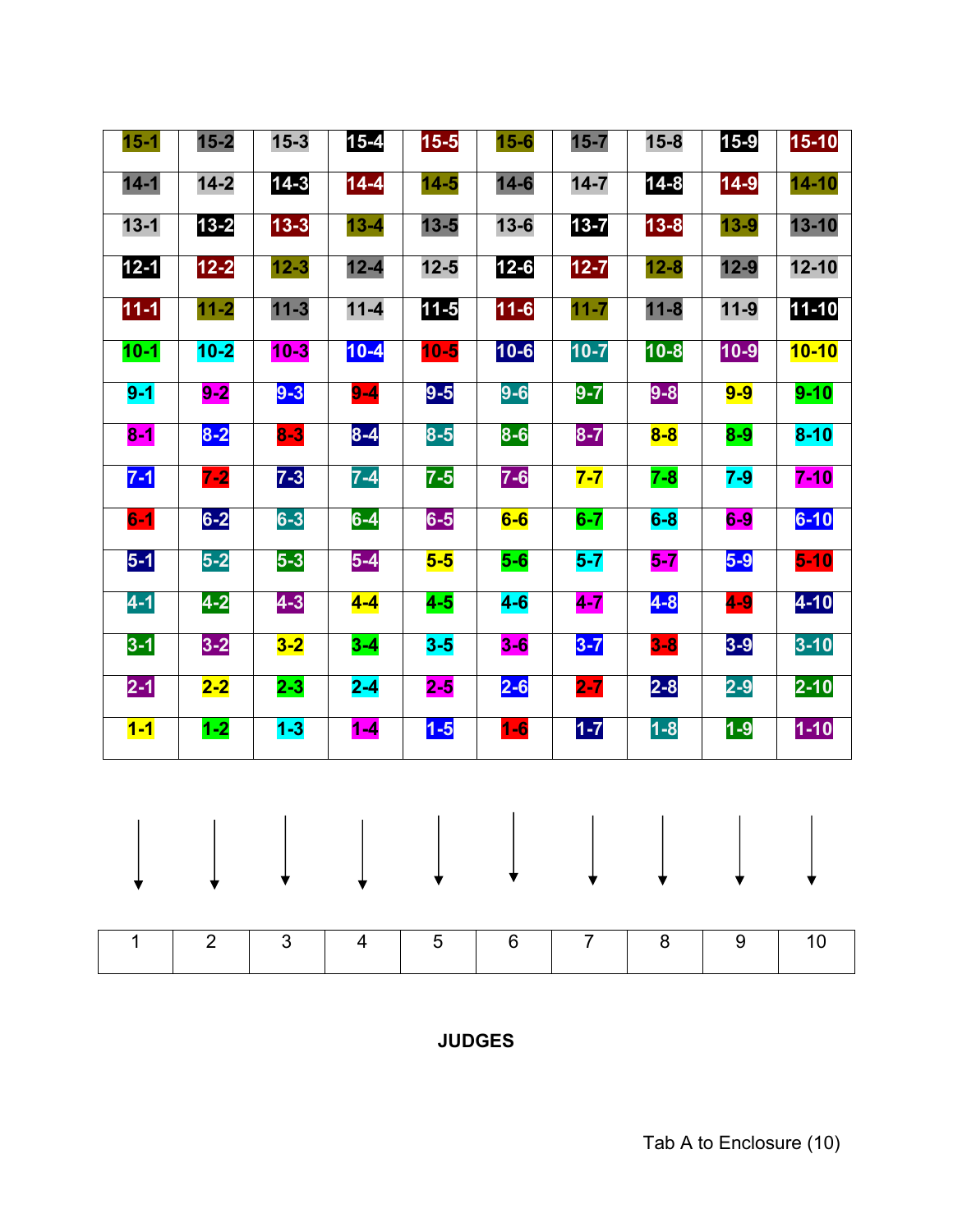# **INSPECTION QUESTIONS**

#### **ARMY**

Who are the only generals to be granted the title General of the Armies? George Washington and John J. Pershing What is the birth date of the Army? 14 Jun 1775 Who is the most decorated soldier of World War II? Audie Murphy When was the Army Air Corps founded? 1926 Who was the first soldier to receive a Medal of Honor? Pvt Jacob Parrott (1863) What law established the Army JROTC? National Defense Act of 1916 What is the Army's motto? This We'll Defend Who was the first female 4 star general in the Army? General Ann E. Dunwoody (2008) What is the Army Drill Manual? FM3-21.5, Drill and Ceremonies What all Japanese-American unit was the most decorated organization in Army history? 442<sup>nd</sup> Regimental Combat Team Which Army unit is known as the "Screaming Eagles"? 101<sup>st</sup> Airborne Division Who was the first African-American general officer in the Army? BGen Benjamin O. Davis, Sr. (1940) Name one of the two father and son recipients of the Medal of Honor? Arthur and Douglas MacArthur, Theodore and Theodore Junior Roosevelt What is the sole remaining paratroop division in the U. S. Army  $-82<sup>nd</sup>$  Airborne Division, the "All Americans" What are the official U. S. Army colors? Black and Gold What is the official song of the Army? "The Army Goes Rolling Along" Who was the first Superintendent of the U. S. Military Academy? Colonel Jonathan Williams What are the three highest medals for valor awarded by the Army? Medal of Honor, Distinguished Service Cross, and Silver Star What organizations comprise the Reserve components of the U. S. Army? The Army Reserve and the National Guard

### **AIR FORCE**

Who is the only general to be granted the title of General of the Air Force? Henry "Hap" Arnold What is the birth date of the Air Force? 18 Sep 1947 Who is the most decorated Airman in Air Force history? Chief Master Sergeant Duane Hackney What is the Air Force Drill Manual? AFMAN 36-2203, Drill and Ceremonies Who was the first African-American general officer in the Air Force? BGen Benjamin O. Davis, Jr. (1954) What law established the Air Force as a separate military service? National Security Act of 1947 What are the official Air Force colors? Ultramarine Blue and Air Force Yellow What is the official song of the Air Force? "U. S. Air Force" Who was the Air Force's first female fighter pilot? Jeannie Leavitt (1993) Who is the top jet ace in Air Force history? Joseph McConnell (16 kills) What is the longest serving aircraft in the Air Force? B-52 Stratofortress (1954-Present) Where is the Headquarters for Air Force JROTC? Maxwell Air Force Base, Alabama Who was the Air Force pilot who first broke the sound barrier? Captain Chuck Yeager Who is the first female to be promoted to the General Officer ranks? BGen Jeanne Helm, 1971 What are the three highest medals for valor awarded by the Air Force? Medal of Honor, Air Force Cross, Silver Star Who was the first Superintendent of the U. S. Air Force Academy? LtGen Hubert Harmon Who was the first Chief Master Sergeant of the Air Force? Chief Master Sergeant Paul Wesley Airey What was the score of the first Air Force vs Navy football game? Navy 35 Air Force 3

#### **MARINE CORPS**

What is the Birth date of the Marine Corps – 10 Nov 1775 What is the birth place of the Marine Corps – Tun Tavern, Philadelphia, Pa. Who was the first commandant of the Marines – Major Samuel Nicholas Who was the longest serving Commandant of the Marines – BGen Archibald Henderson Who is the "Grand old man of the Corps" – BGen Archibald Henderson Who was the first Marine Aviator – Alfred Cunningham Who was the first female Marine – Opha Mae Johnson Who are the two Marines who have been award two Medals of Honor – Smedley Butler and Dan Daly Who is the only Marine to be award 5 Navy Crosses – Lewis "Chesty" Puller In what conflict did the "Chosin Few" fight? Korean War Who is the first Marine to raise the American flag on foreign soil – Lt Presley O'Bannon What are the Marine Corps colors – Scarlet and Gold What is the Marine Corps' motto and what does it mean – Semper Fidelis: Latin for Always Faithful What is the nickname of the Marine Band – The President's Own What is the nickname of the Marine Corps Drum and Bugle Corps – The Commandant's Own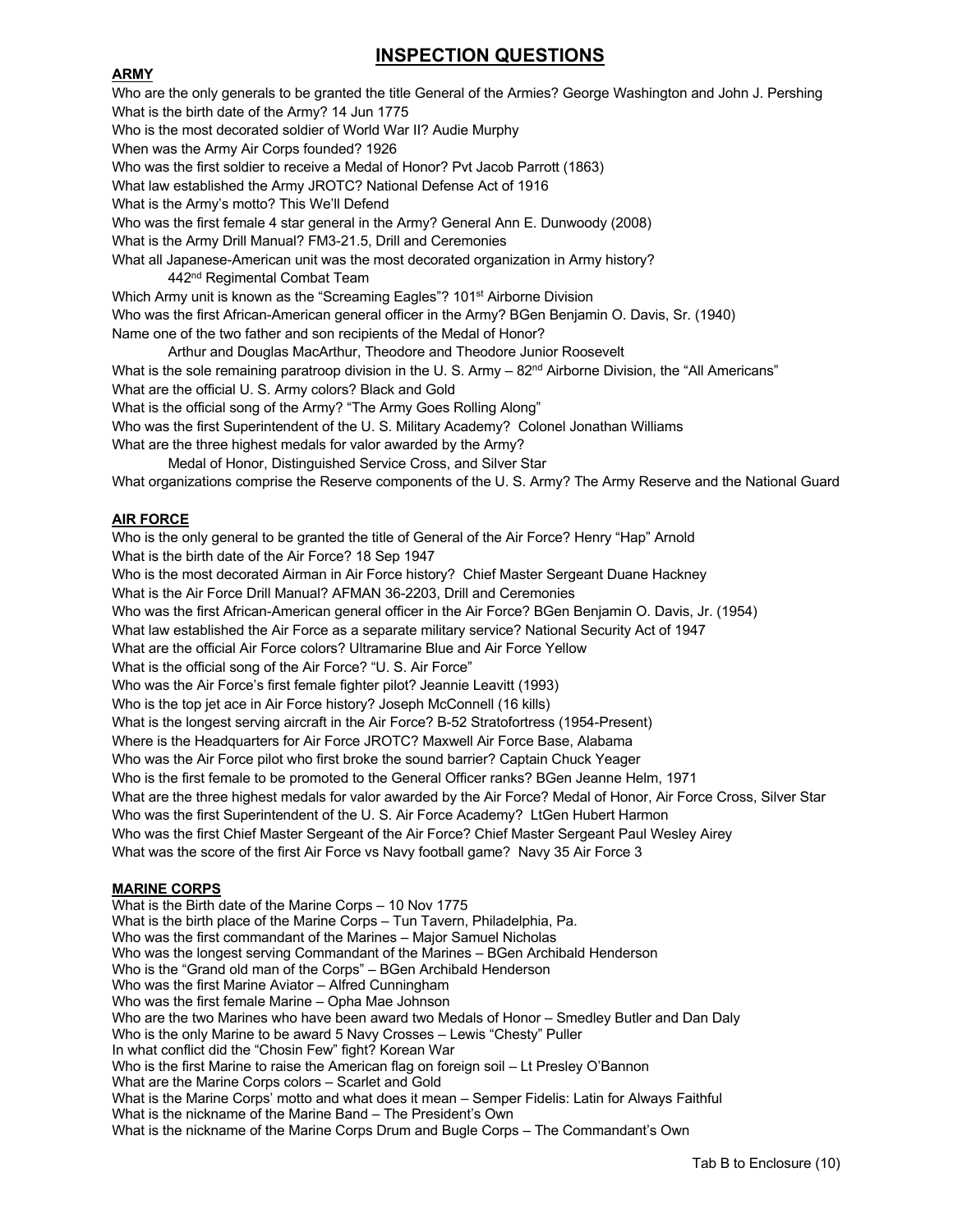Which Director of the Marine Band was known as the "March King" – John Phillip Sousa What is the location of the 'oldest post in the Corps' – Marine Barracks,  $8<sup>th</sup>$  and I, Washington, D C What is the Marine Corps' mascot – English Bulldog named 'Chesty' What are the three highest medals for valor awarded by the Marine Corps? Medal of Honor, Navy Cross, Silver Star

#### **NAVY**

Who is the only naval officer to be granted the title Admiral of the Navy? Admiral George Dewey What is the birth date of the Navy? 13 Oct 1775 Who is most decorated sailor in Navy history? BMC James E. Williams Who is credited with the quote, "Don't give up the ship"? Captain James Lawrence Who is credited with the quote, "Damn the torpedoes, full speed ahead"? Admiral David G. Farragut Who won the first Army-Navy football game, and by what score? Navy 24-0 (1890) What is the oldest commissioned ship still serving in the Navy and when was she originally commissioned? USS Constitution, 1797 Who was the first naval aviator? Lt. Theodore G."Spuds" Ellyson (28 Jan 1911) What are the Navy Colors? Blue and Gold What is the unofficial Navy motto and what does it mean? Non Sibi Sed Patria: Latin for Not Self, but Country Who was the first female sailor to serve on active duty? Loretta Perfectus Walsh (17 Mar 1917) What is the Navy's mascot? Goat What is the Navy Hymn: "Eternal Father, Strong to Save" What is the Navy March? "Anchors Aweigh" What do the signal flags Bravo Zulu signify? Well Done! What was the first ship commissioned into the Navy? USS Alfred What are the three highest medals for valor awarded by the U.S. Navy? Medal of Honor, Navy Cross, Silver Star Who was the first Superintendent of the U. S. Naval Academy? Commander Franklin Buchanan **CHAIN OF COMMAND (as of 01 May 2022)** Who is the Commander-in-Chief? President Biden Who is the Vice President of the United States? The Honorable Mrs. Harris Who is the Secretary of Defense? Honorable Mr Austin Who is the Secretary of State? The Honorable Mr. Blinken Who is the Chief Justice of the United States? John Roberts

Who is the Secretary of the ?

Air Force – The Honorable Mr Roth

Army –The Honorable Mrs Wormuth

Navy – The Honorable Mr Del Toro

Who is the Chairman of the Joint Chiefs of Staff? General Milley, U. S. Army

Who is the  $\qquad$ ?

Chief of Staff of the Air Force – General Brown Chief of Staff of the Army – General McConville Chief of Naval Operations – Admiral Gilday

Commandant of the Marine Corps – General Berger

Who is the ?

Chief Master Sergeant of the Air Force – Chief Master Sergeant Bass Master Chief Petty Officer of the Navy – Master Chief Petty Officer Smith Sergeant Major of the Army – Sergeant Major Grinston Sergeant Major of the Marine Corps – Sergeant Major Black

Who is the Director of the ---?

Air Force JROTC – Colonel McGonigal Army JROTC – Lieutenant Colonel Geist Marine Corps JROTC – Mr. Oltman Navy JROTC – Mr. Daseler

Tab B to Enclosure (10)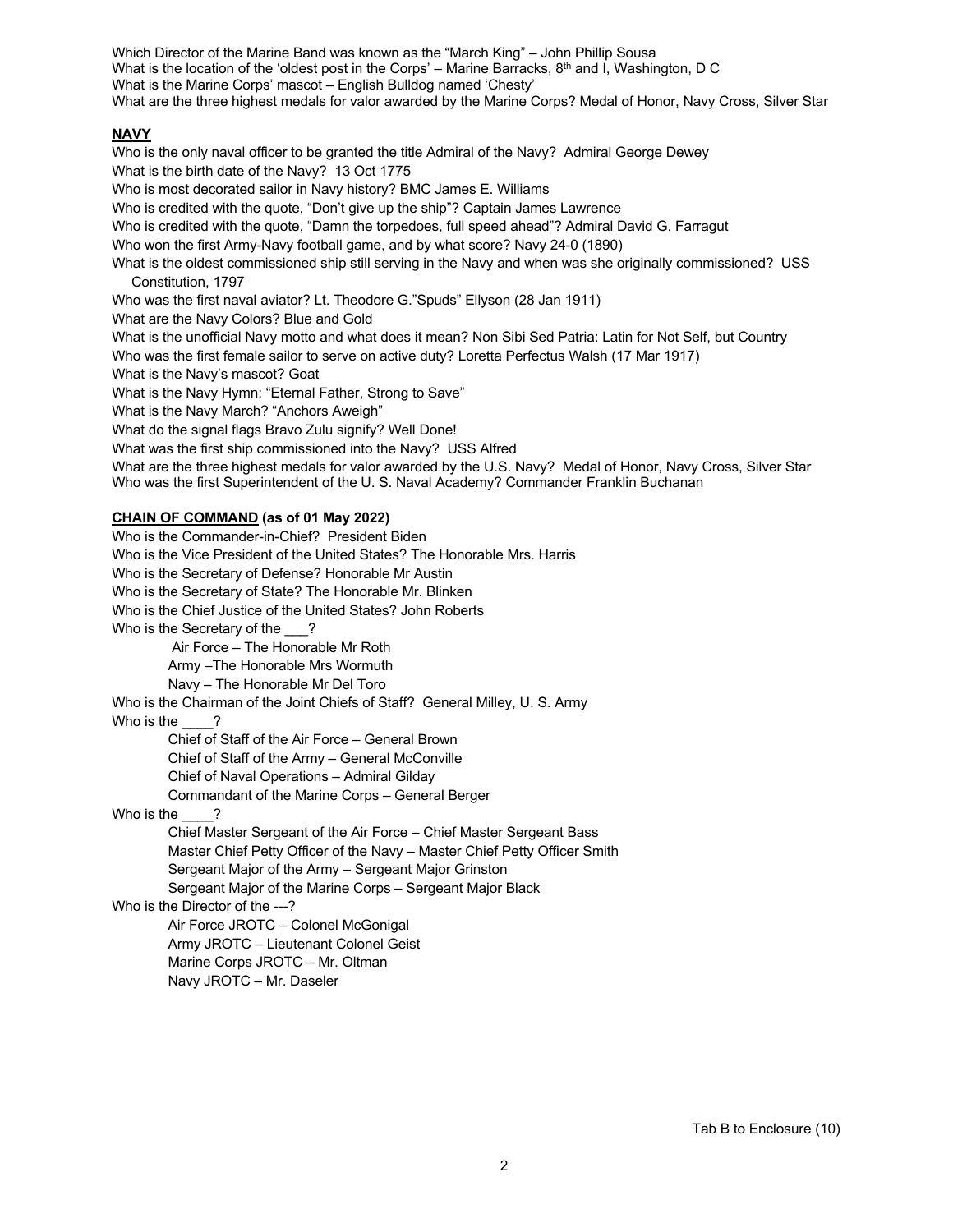#### **Drill and Ceremonies (ALL SERVICES)**

What is the cadence for quick time? 120 steps per minute (Army), 112-120 steps per minute (Marine Corps, Navy), 100-120 steps per minute (Air Force)

What is the cadence for double time? 180 steps per minute

What is the length of step for marching at quick time? 30 inches (Army, Marine Corps, Navy), 24 inches (Air Force)

What is the length of step for marching at double time? 36 inches (Army, Marine Corps, Navy), 30 inches (Air Force)

What is the length of a side-step? 12 inches (Marine Corps, Navy, Air Force), 15 inches (Army)

What is the length of a back-step? 15 inches

What is the only command that can be given from "Parade, Rest"? Attention

What are the 4 positions of Rest? Parade Rest, Rest, At Ease, Fall Out

What is the definition of cadence? Uniform step and rhythm in marching

What is the definition of a "File"? A single column of troops behind one another

What is the definition of "Flank" in marching? The right or left extremity of a unit either in line or in column.

What is the definition of "Rank" in marching? A line of troops placed side by side

What is the definition of the "Base" in marching? The element on which a movement is regulated

What is the definition of "Guide" in marching? The (base) individual upon whom a formation regulates its march

What is the definition of "Interval" in marching? The lateral space between elements on the same line.

What is the definition of "Distance" in marching? The space between the chest of one person and the back of the person ahead.

What is the designation and title of your service's drill manual?

Army – FM3.21.5 Drill and Ceremonies

Marine Corps – MCOP5060.20 Marine Corps Drill and Ceremonies Manual

Air Force – AFMAN36-2203 AFJROTC Drill and Ceremonies

Navy – NAVEDTRA37116-J Cadet Field/Drill Manual

What is the proper arm swing while marching at Quick Time cadence?  $9$ " to the front  $6$ " to the rear (Army);  $-6$ " to the front, 3" to the rear (Marine Corps, Air Force, and Navy).

#### **Uniform Regulations**

#### **ARMY**

**What is the AJROTC regulation regarding the length of trousers/slacks on the service uniform?** The back hem of the trousers should fall approximately midway between the top of the heel and the top of the standard shoe in the back. The bottom of the front crease of the trousers should reach the top of the instep. The trousers may have a slight break in the front. (DA PAM 670-1 Dated 25 May 2017, page 50)

**What is the AJROTC regulation regarding the length of the female skirt on the service uniform?** The skirt should fall between 1 inch above and 2 inches below the midpoint of the knee and the length of the back vent shall not be less than 5 inches long. (DA PAM 670-1 Dated 25 May 2017, page 66)

**Describe the proper way to wear the belt -** The belt is worn so that the tipped end passes through the buckle to the wearer's left for males, and the wearer's right for females. The tipped end will extend beyond the end of the buckle so that only the brass tip is visible. (DA PAM 670-1 Dated 25 May 2017, page 110)

**Describe the proper placement of ribbons on the Cadet Dress Blue "A" uniform -** Males will wear the ribbons centered 1/8 inch above the left breast pocket. Females will wear the ribbons centered, on the left side, with the bottom row positioned parallel to the bottom edge of the nameplate (nameplate worn 1-2 inches above the top button of the coat and centered horizontally on the wearer's right side). (DA PAM 670-1 Dated 25 May 2017, page 242 (ribbons) & page 222 (female nameplate))

**Describe the positioning of cadet rank insignia on the Cadet Dress Blue uniform -** The shoulder epaulet sleeve is slipped over the shoulder epaulet of the uniform so that the insignia will be centered on the outer half of both shoulder loops of the coat, overcoat, or shirt when worn as an outer garment. Cadets may wear pin-on insignia of grade at the discretion of JROTC instructors (centered between the bottom of the button hole and the top of the shoulder seam of the garment). (Army Cadet Command Regulation 145-2, dated 1 February 2012, page 103-104) **Describe the positioning of the Honor Unit Insignia on the Cadet Dress Blue Uniform -** The insignia will be worn centered ¼ inch above the right breast pocket on the male uniform and ¼ of an inch above the nameplate on the female uniform, with one point of the star up. (Army Cadet Command Regulation 145-2, dated 1 February 2012, page 105)

**Describe the proper positioning of the Corps insignia on the Cadet Enlisted Class "A" Dress Blue Uniform –** The Corps insignia (discs) are worn centered on both lapels of the coat, parallel to the inside edge of each lapel, and placed so the bottom angle is 1 inch above the notch on the male and 5/8 inch above female lapel. (Army Cadet Command Regulation 145-2, dated 1 February 2012, page 102)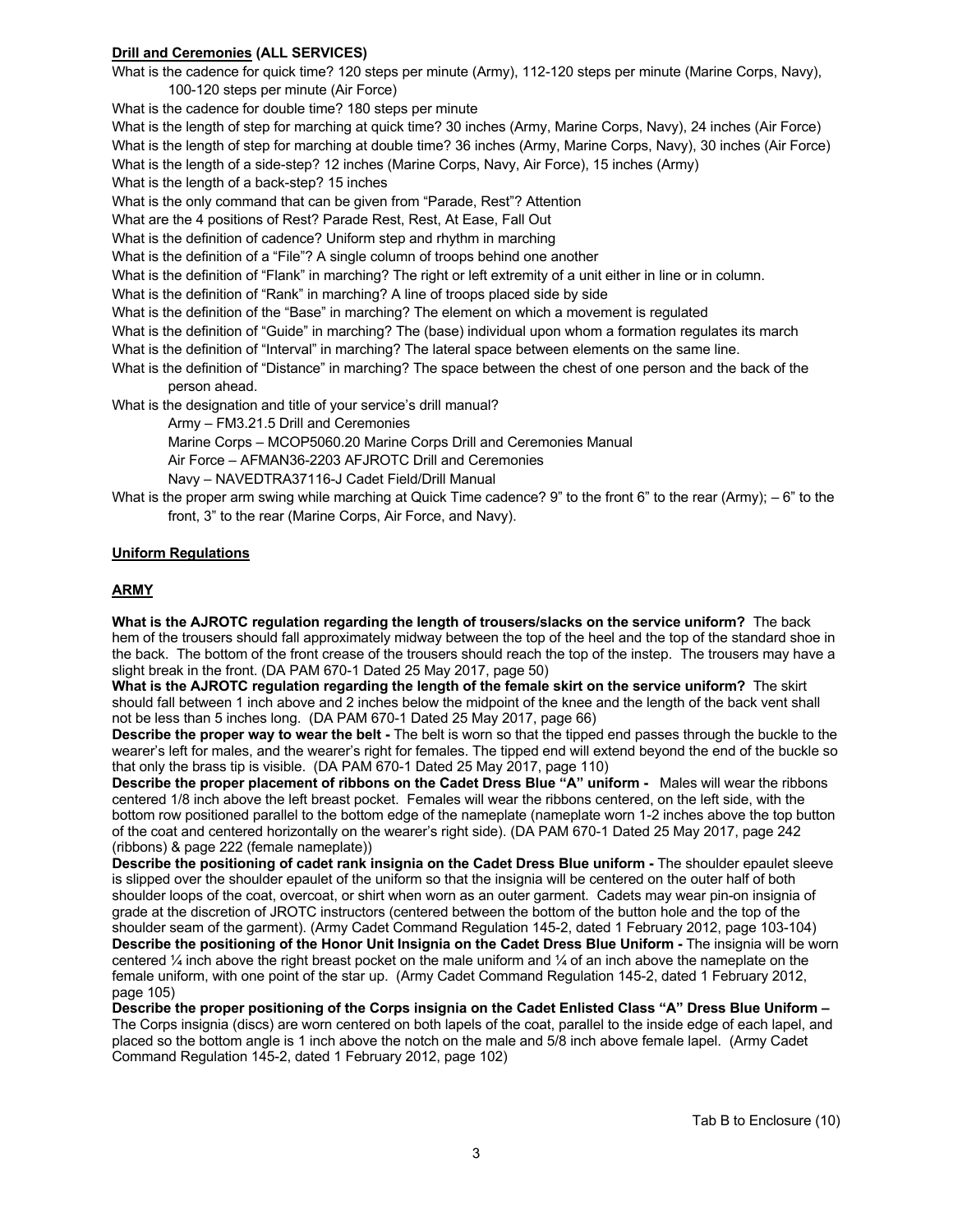#### **Describe the proper positioning of the Collar insignia on the Cadet Officer Class "A" Dress Blue Uniform –**

 **Male Cadet Officer.** The ROTC insignia (letters) will be worn 5/8 inch above the notch on both collars with the center line of the insignia bisecting the notch and parallel to the inside edge of the lapel. The Corps insignia should be positioned so that the centerline of the insignia bisects the center line of the ROTC insignia and is parallel to the inside edge of the lapel.

 **Female Cadet Officer.** The ROTC insignia will be worn centered on both collars 5/8 inch up from the collar and lapel seam with the centered line of the insignia parallel to the inside edge of the lapel. The corps insignia will be worn on both lapels 1  $\frac{1}{4}$  inches below the ROTC insignia, with the insignia bisecting the ROTC insignia and parallel to the inside edge of the lapel. (Army Cadet Command Regulation 145-2, dated 1 February 2012, page 102) **What is the AJROTC policy on male hair styling while in uniform?** The length and bulk of hair will not be excessive or present a ragged, unkempt, or extreme appearance. Hair will not fall over the eyebrows or extend below the bottom edge of the collar. Hair that is clipped closely or shaved to the scalp is authorized. Sideburns will be straight and neatly trimmed. (Army Cadet Command Regulation 145-2, dated 1 February 2012, page 100) **What is the AJROTC policy on female hair styling while in uniform?** Hair will not fall over the eyebrows or extend below the bottom edge of the collar. Hair holding ornaments must be transparent or similar in color to the hair, and will be inconspicuously placed. Hair that falls naturally below the bottom edge of the collar will be inconspicuously fastened or pinned, so that no free-hanging hair is visible. (Army Cadet Command Regulation 145-2, dated 1 February 2012, page 100)

#### **AIR FORCE**

**Describe the proper way to wear the belt -** The belt is worn with the tip to the wearer's left, with no blue fabric showing.

**Describe the proper placement of ribbons for females on the Air Force Blue Service Coat –** Females will wear their ribbons on the service coat centered on the left side of the coat between lapel and arm seam. The bottom row of ribbons will be between 1 to 3 inches above top button on the coat.

**Describe the positioning of cadet rank insignia on the Air Force Blue Service Coat -** Insignia of rank / grade are worn on both lapels. Insignia are worn halfway up the seam resting on, but not over, the seam and parallel with the ground.

**What is the AFJROTC policy on female hair styling while in uniform?** Hair will not be worn in an extreme or faddish style. It will not extend in length on all sides below an invisible line drawn parallel to the ground at the bottom edge of the shirt collar at the back of the neck. Hair will not exceed 3 inches in bulk or prevent the proper wearing of headgear.

**What is the AFJROTC regulation regarding the length of trousers/slacks on the service uniform?** The front of the trouser / slack leg rests on the front of the shoe with a slight break in the crease; the back of the trouser leg will be approximately 7/8 inch longer than the front.

**What is the AFJROTC policy on male hair styling while in uniform?** The male haircut will present a neat, tapered appearance. Hair must not touch the ears or the collar. A "block" style is authorized. Sideburns will be neatly trimmed, not flared, and end in a horizontal line not to below the lowest part of the exterior ear opening.

**Describe the positioning of the AFJROTC sleeve patch on the Air Force Blue Service Coat -** The AFJROTC patch is worn on the left sleeve centered on and between ½-inch and 1 inch below the shoulder seam on both the male and female Service Dress Coat.

**Describe the proper placement of the name tag on the female Air Force Blue Shirt –** The name tag is to be centered on the right side, even with to 1½ inches higher or lower than the first exposed button.

**Describe the proper placement of the name tag on the male Air Force Blue Service Coat –** The name tag will be centered between the arm seam and the lapel on the right side of the coat with the bottom edge parallel with the top of the welt pocket.

**Describe the proper placement of the Model Rocketry Badge on the male Air Force Blue Service Coat -** The Model Rocketry Badge will be 2 inches below the American Model Aeronautics Wings on the left side of the uniform or 3 inches below the pocket if no AMA Wings are worn.

**What is the AFJROTC regulation regarding the wearing of earrings/studs by female cadets?** Females may wear one pair of conservative, gold, white pearl, or silver spherical earrings with all uniforms. Studs or other body piercings are not authorized in the nose, eyebrows, tongue, lips, or other areas of the body.

**Describe the positioning of cadet rank insignia on the Air Force Blue Shirt –** Grade insignia will be worn on both collars, centered side to side and top to bottom. Enlisted rank's bottom point of the torch points toward the point of the collar. Officers' top point of rank is aligned with the point of the collar.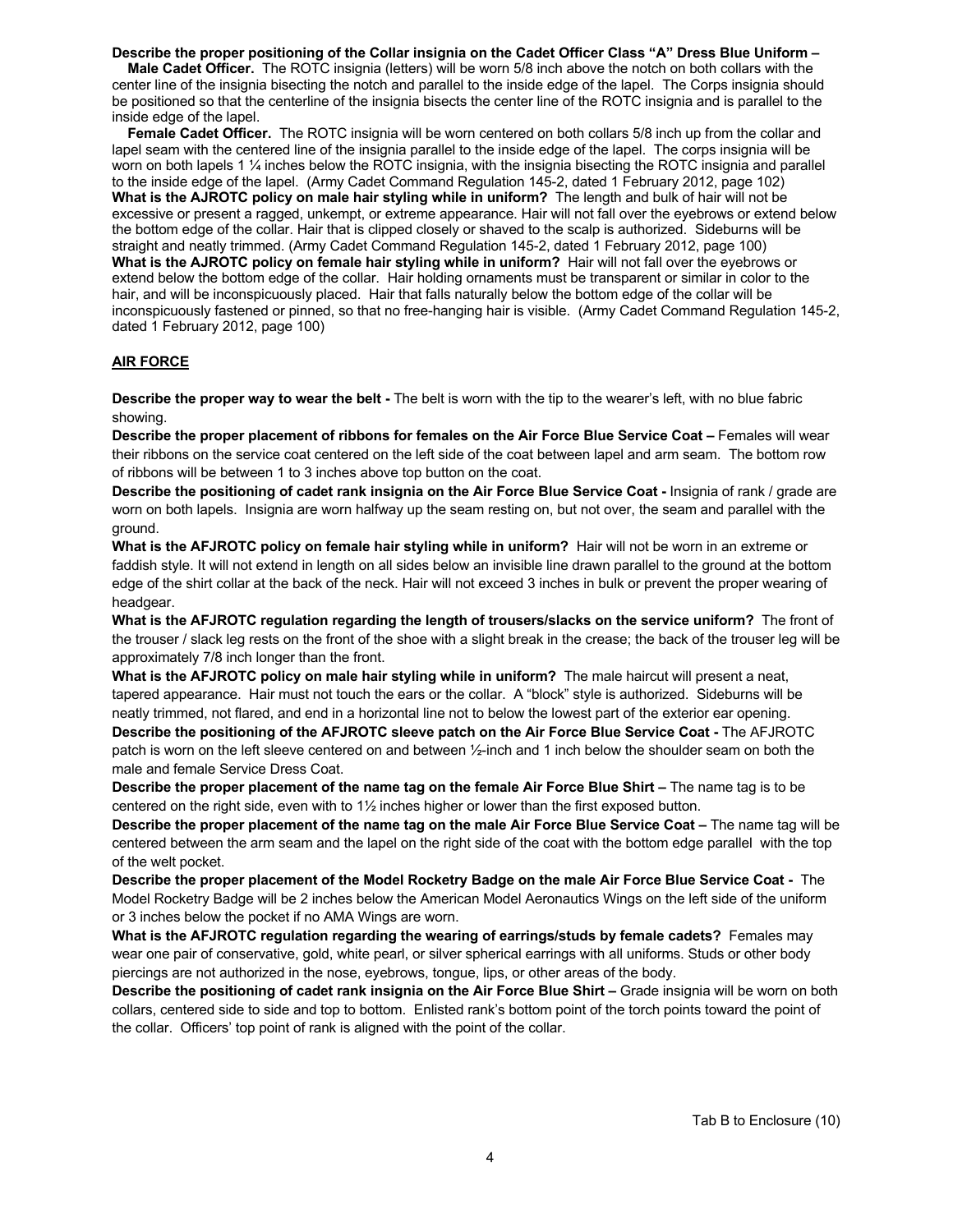#### **MARINE CORPS**

**How far may the belt tip extend beyond the left edge of the buckle on the web belt** – 2 to 4 inches **Describe the positioning of cadet enlisted ranks on the shirt collar** – Rank will be positioned ½ inch from either edge with the insignia bisecting the angle of the collar. The spout of the Lamp of Learning will face inboard.

**Describe the positioning of cadet enlisted ranks on the Blue Dress uniform** - Insignia of rank shall be placed ¾ inch from the shoulder's edge and centered on the epaulet. The spout of the Lamp of Learning will face towards the front.

**What is the Marine Corps policy regarding the length of a female's hair while in uniform** - The hair may touch the collar, but will not fall below the collar's lower edge. Hair that would fall naturally below the collar's lower edge will be neatly and inconspicuously fastened or pinned.

**What is the regulation for the placement of ribbons on the male uniform** - Ribbon bars will be centered 1/8 inch above and parallel to the top edge of the left pocket or 1/8 inch above the top of the marksmanship badge.

**Describe the positioning of cadet officer ranks on the Blue Dress uniform -** Cadet officer rank insignia will be placed in the manner prescribed for Marine Corps general officer insignia. Rank insignia will be worn equally spaced between the armhole seam and the shoulder strap button or edge of the collar. The long axis of the insignia will point fore and aft.

**What is the regulation for placement of ribbons on the female khaki shirt** – Ribbon bars will be placed even with or up to 2 inches above the first visible button and centered on the left side of the shirt.

**What is the regulation regarding the length of the trousers/slacks on the Blue Dress Uniform** – Trousers will be long enough to break slightly over the shoe in front and to reach the juncture of the welt of the shoe in the rear. A variation of ¼ inch above or below the welt of the shoe is acceptable.

**Describe the positioning of the Marine Corps insignia on the (male/female) Blue Dress uniform**- Insignia will be aligned vertically in the center of each side of the collar (males) or lapels with the wing span parallel to the bottom edge of the coat (females). The eagles on the insignia will face inboard.

**Describe the regulations for male hair** - Hair will be neat and closely trimmed**,** evenly graduated from zero length at the hairline. Sideburns will not extend below the top of the orifice of the ear and will not be flared or tapered.

**What is the regulation regarding the wearing of earrings by females in the blue dress or service uniform** – Small, polished, yellow gold color, ball, or round stud earrings, not to exceed 1/4 inch in diameter, may be worn in each earlobe provided the earring does not extend below the bottom of the lobe.

**What is the regulation for placement of cadet enlisted ranks on the khaki shirt?** – Rank will be positioned ½ inch from either edge with the insignia bisecting the angle of the collar. The spout of the Lamp of Learning will face inboard.

#### **NAVY**

**Describe the proper way to wear the belt-** Wear the buckle so that the belt clip end touches the left side of the buckle for males or the right side of the buckle for females. The tipped end will extend beyond the end of the buckle so that only the brass tip is visible. Align the right/left side of the buckle with the opening of the shirt/fly forming a straight line.

**Describe the proper placement of the fouled anchor on the garrison cap –** The anchor is worn on the wearer's left side of the cap. The center of the anchor is bisected by a vertical line 2 inches from the fore crease of the garrison cap, and a horizontal line 1  $\frac{1}{2}$  inches from the bottom of the cap.

**Describe the positioning of cadet rank insignia on the khaki shirt –** The vertical axis of the rank/rate insignia and the vertical axis of the bar insignia is positioned along an imaginary line bisecting the angle of the collar point. The center of each insignia is 1 7/8 in from the collar point and 1 inch to the front and backs edges of the collar.

**What is the NJROTC policy on female hair styling while in uniform?** Hair must not interfere with the proper wearing of the cover. It may not fall below the lower edge of the collar nor may it show under the front brim of any uniform cover. The bulk of the hair shall not exceed approximately 2 inches.

**What is the NJROTC regulation regarding the length of trousers/slacks on the service uniform?** Trousers and slacks will hang approximately 2 inches from the floor at the back of the shoe.

**Describe the proper way to wear the garrison cap –** The garrison cap will be placed squarely on the head with the fore and aft crease centered vertically between the eyebrows and the lowest point approximately 1 inch above the eyebrows.

**What is the NJROTC policy on male hair styling while in uniform?** Hair must not interfere with the proper wearing of the cap nor may it show under the front brim of any uniform cap. Hair above the ears and around the neck must be tapered upwards ¼-inch and outwards not greater than ¼-inch. Hair cannot touch the collar.

**Describe the positioning of the NJROTC sleeve patch on the khaki shirt -** The NJROTC patch is worn on the left sleeve of the service dress blue coat centered midway between the front and rear of the sleeve, with the top edge 1 inch below the shoulder seam.

Tab B to Enclosure (10)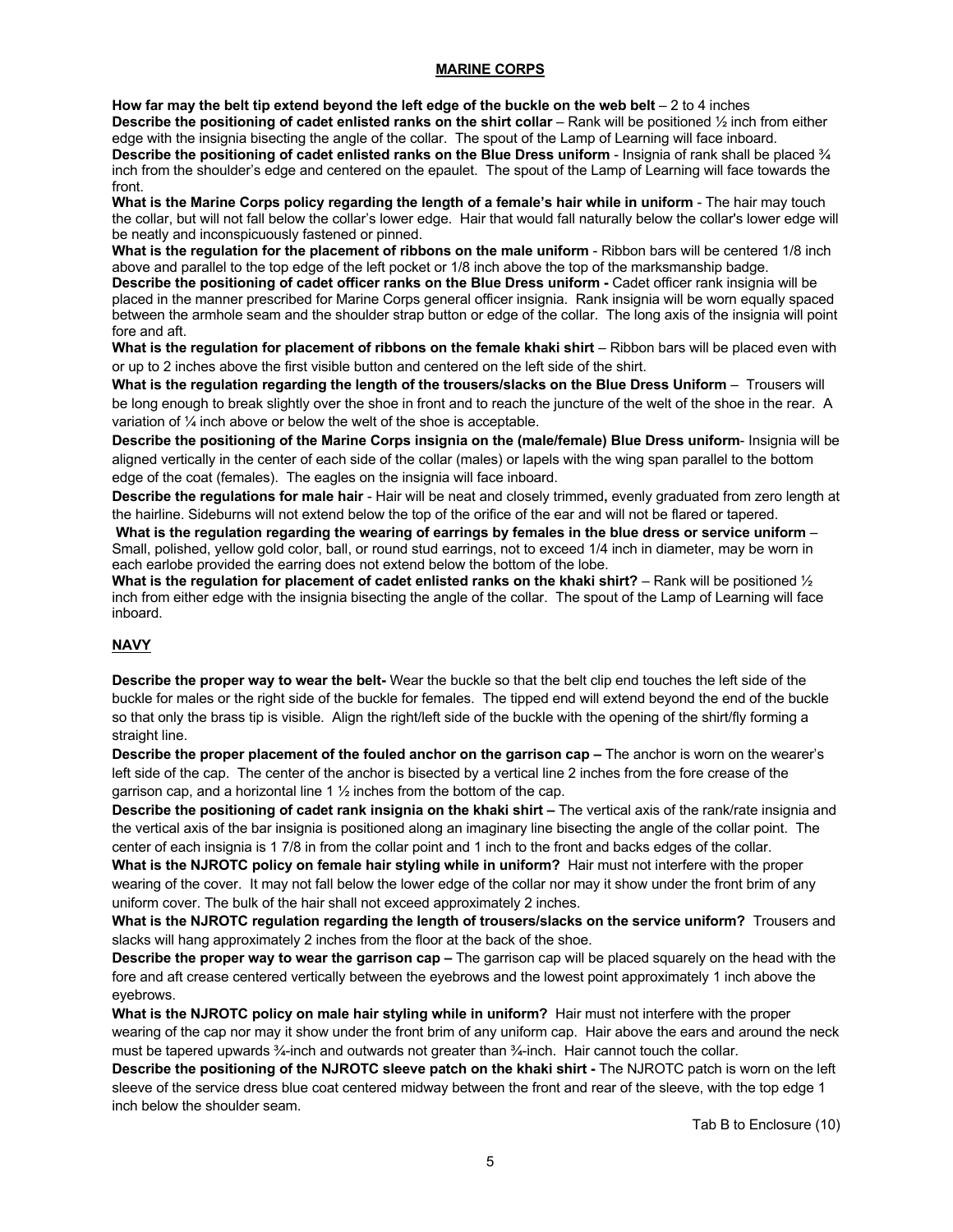**What is the NJROTC regulation regarding the wearing of earrings by female cadets**? Female cadets are authorized one earring per ear, centered on the earlobe. Earrings must be small gold or silver ball.

**Describe the proper placement of Service Designation Stars on the khaki shirt -** Service designation stars will be worn 1/4 inch above the left breast pocket or the top row of ribbons, two points down. If the wearer has one star, it will be centered. Multiple stars will be placed  $\frac{1}{4}$  apart and centered over the top row of ribbons.

**Describe the proper positioning of the aiguillette on the service khaki shirt –** Aiguillettes will be attached to the appropriate shoulder by a miniature anchor. The anchor shall be placed so that the entire aiguillette hangs on the shoulder parallel to the seam of the shirt. Only one aiguillette per shoulder is authorized.

**Describe the positioning of rank insignia on the garrison cap –** Only officers and chiefs wear the rank/rate insignia on the garrison cap. It is worn on the wearer's right side. The center of the rank/rate insignia is bisected by a vertical line 2 inches from the fore crease of the garrison cap, and a horizontal line 1 ½ inches from the bottom of the cap.

Tab B to Enclosure (10)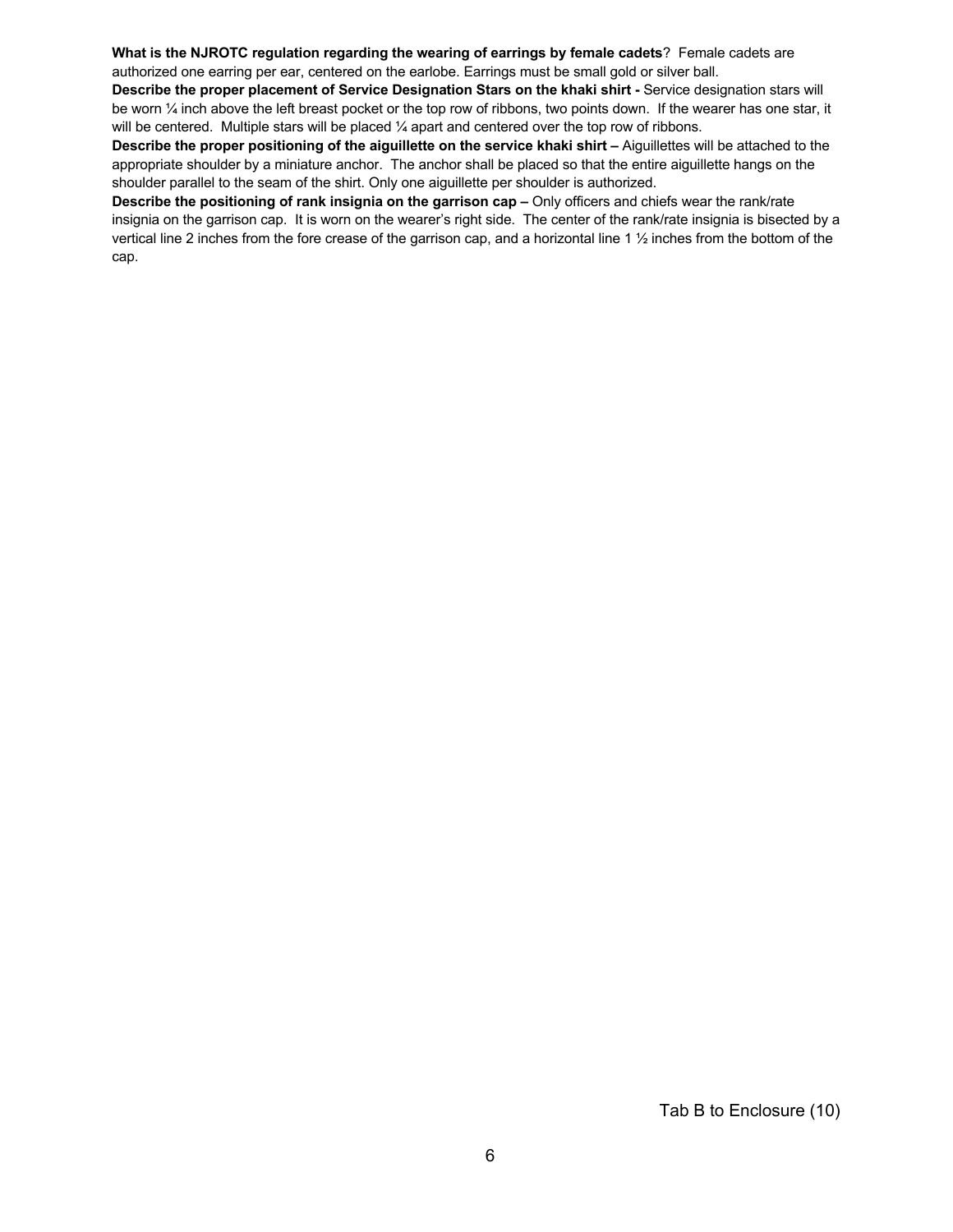# **INSPECTION SCORE SHEET**

|                                    |                                                                                             |                              |              | POSITION __________                                                |
|------------------------------------|---------------------------------------------------------------------------------------------|------------------------------|--------------|--------------------------------------------------------------------|
|                                    | GROOMING (CIRCLE DISCREPANCY) (10 highest) 0 1 2 3 4 5 6 7 8 9 10                           |                              |              |                                                                    |
|                                    | HAIR SHAVE FINGERNAILS MAKE-UP (FEMALE) JEWELRY                                             |                              |              |                                                                    |
|                                    |                                                                                             |                              |              | UNIFORM (CIRCLE DISCREPANCY) (10 highest) 0 1 2 3 4 5 6 7 8 9 10   |
| <b>COVER</b><br><b>CLEANLINESS</b> | INSIGNIA/RIBBONS/BADGES BRASS ALIGNMENT<br>TROUSERS/SLACKS BELT SHOES<br><b>PREPARATION</b> | <b>COAT/BLOUSE SHIRT/TIE</b> |              |                                                                    |
|                                    |                                                                                             |                              |              | KNOWLEDGE (CIRCLE DISCREPANCY) (10 highest) 0 1 2 3 4 5 6 7 8 9 10 |
|                                    | QUESTION 1 QUESTION 2 QUESTION 3 QUESTION 4                                                 |                              |              |                                                                    |
|                                    | BEARING (CIRCLE DISCREPANCY) (10 highest) 0 1 2 3 4 5 6 7 8 9 10                            |                              |              |                                                                    |
|                                    | POSTURE VOICE COMPOSURE PRESENCE                                                            |                              |              |                                                                    |
|                                    | INSPECTOR'S SIGNATURE                                                                       |                              |              |                                                                    |
|                                    |                                                                                             | <b>TABULATED BY MEET HQ</b>  |              |                                                                    |
|                                    |                                                                                             |                              | <b>SCORE</b> | $(0-40)$                                                           |
|                                    |                                                                                             |                              |              |                                                                    |

Tab C to Enclosure (10)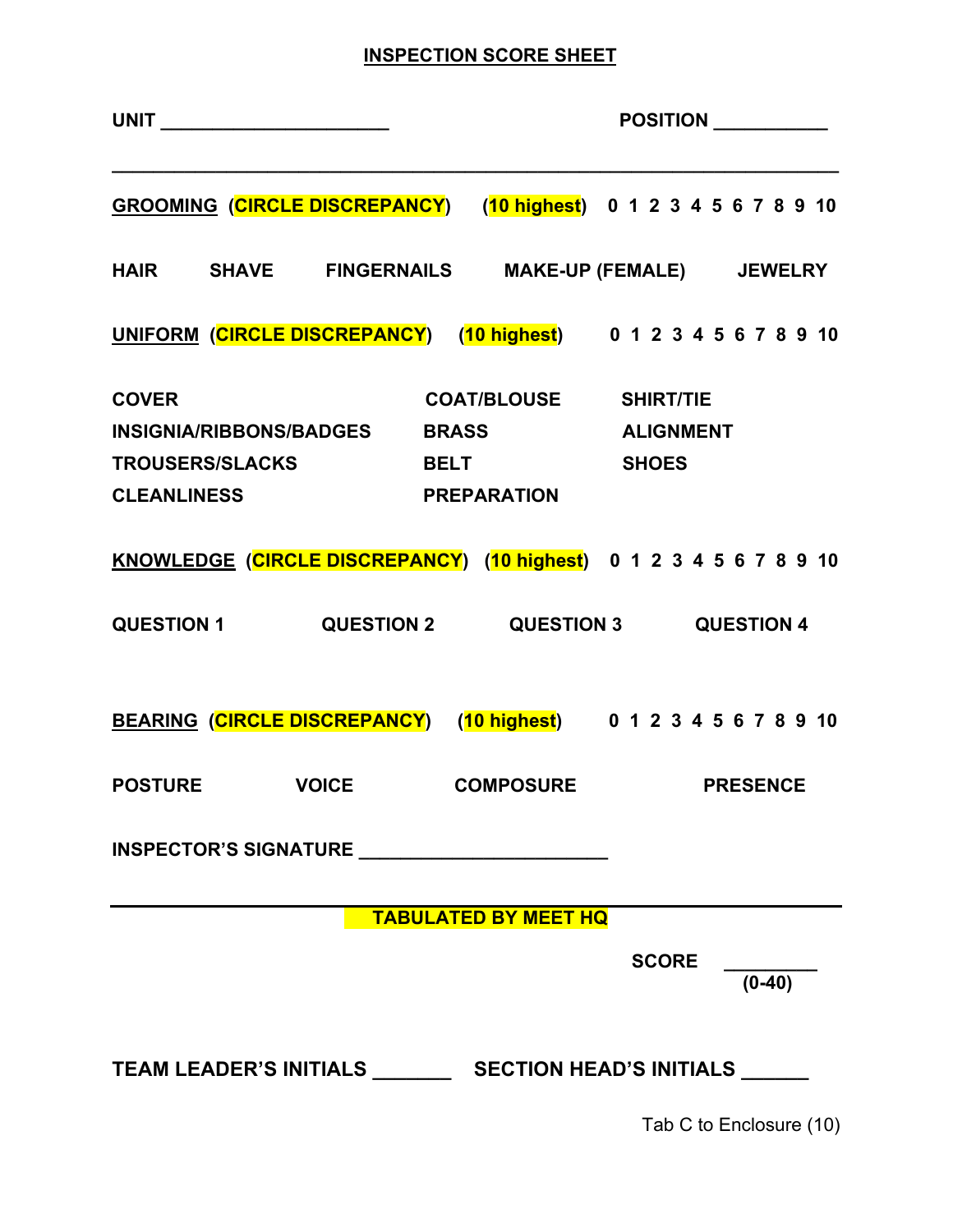# **PENALTY ASSESSMENT SHEET**

**TEAM \_\_\_\_\_\_\_\_\_\_\_\_\_\_\_\_\_\_\_ EVENT \_\_\_\_\_\_\_\_\_\_\_\_\_\_\_\_**

| <b>PENALTY</b>                                                                                                                                                                   |         | <b>POINT</b><br><b>DEDUCTION</b>       | <b>OCCURRENCES</b> | <b>POINTS</b><br><b>DEDUCTED</b> |
|----------------------------------------------------------------------------------------------------------------------------------------------------------------------------------|---------|----------------------------------------|--------------------|----------------------------------|
| <b>Missing Start Time</b>                                                                                                                                                        |         | 50                                     |                    |                                  |
| Unit Over/Under Strength                                                                                                                                                         |         | 10 per                                 |                    |                                  |
| <b>Boundary Violation</b>                                                                                                                                                        |         | 20 per                                 |                    |                                  |
| <b>Additional Movements</b>                                                                                                                                                      |         | 15 per                                 |                    |                                  |
| Out of sequence commands                                                                                                                                                         |         | 10 per                                 |                    |                                  |
| Dropped weapon                                                                                                                                                                   |         | 30 per (REG)<br>15 per (EX)            |                    |                                  |
| Calling cadence                                                                                                                                                                  |         | 30                                     |                    |                                  |
| Dropped uniform items on deck                                                                                                                                                    |         | 10                                     |                    |                                  |
| Unauthorized uniform items<br>(ascots, spats, sashes)                                                                                                                            |         | $10 - 40$                              |                    |                                  |
| Equipment fails to comply with<br>Service regulations (Staff length,<br>pikes, flag size and type, harnesses)<br>(Color Guard only)                                              |         | Up to 50                               |                    |                                  |
| Over/Under time limits (EX only)                                                                                                                                                 |         | 3 per sec.                             |                    |                                  |
| Cadet competing on both Color Guards                                                                                                                                             |         | both color guards DQ'd                 |                    |                                  |
| <b>CADENCE CHECK</b>                                                                                                                                                             |         | (Rounded down to nearest whole number) |                    |                                  |
| < 107<br>35<br>107<br>30<br>25<br>108<br>109<br>20<br>110<br>15<br>111<br>10<br>112-120<br>$00\,$<br>121<br>10<br>122<br>15<br>123<br>20<br>124<br>25<br>125<br>30<br>>125<br>35 | CADENCE |                                        |                    |                                  |

# **TOTAL PENALTIES POINTS ASSESSED \_\_\_\_\_\_\_**

**HEAD JUDGE'S INITIALS \_\_\_\_\_\_\_**